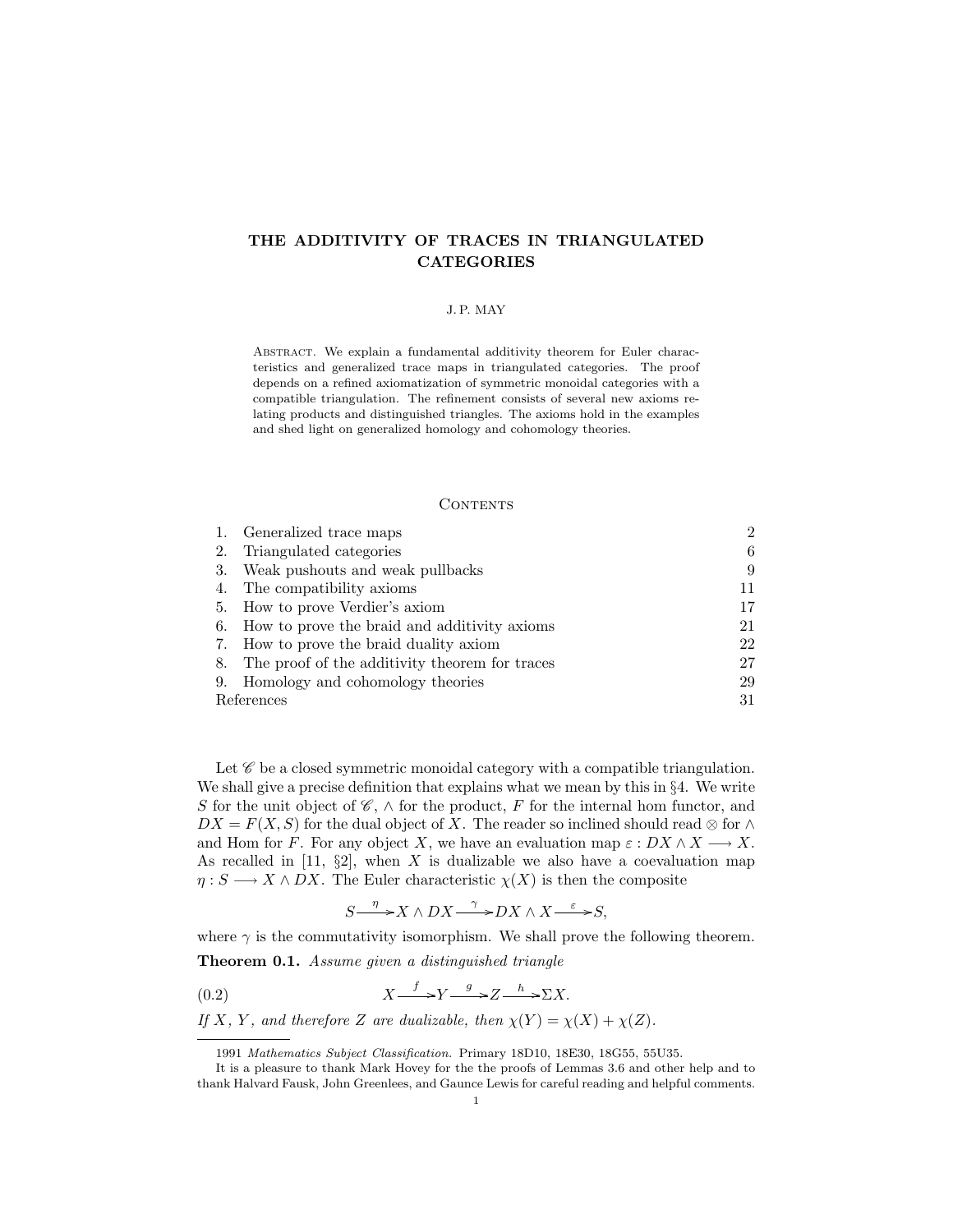Some of the significance of this basic result is discussed in [11]. In fact, we shall prove a more general additivity theorem of the same nature. We discuss generalized trace maps and state the generalization in §1.

Philosophically, we view our additivity "theorems" as basic results that must hold in any closed symmetric monoidal category with a "compatible" triangulation. That is, our aim is less to prove the theorems than to explain the proper meaning of the word "compatible".

In §§2,3, we define triangulated categories and briefly discuss homotopy pushouts and pullbacks in such categories. We make heavy use of Verdier's axiom in our work, and we take the opportunity to show that the axiom in the definition of a triangulated category that is usually regarded as the most substantive one is in fact redundant: it is implied by Verdier's axiom and the remaining, less substantial, axioms. Strangely, since triangulated categories have been in common use for over thirty years, this observation seems to be new.

We explain our new axioms for the definition of a compatible triangulation on a symmetric monoidal category and show how they imply Theorem 0.1 in §4. The new axioms relate the product ∧ and duality to distinguished triangles. The need for the new axioms is not so strange, since the first published formulation of compatibility conditions that I know of is only a few years old [6] and the new axioms are considerably less transparent than the others in this theory.

The axioms are folklore results in the stable homotopy category. They can also be verified in the usual derived categories in algebraic geometry and homological algebra and in the Morel-Voevodsky  $\mathbb{A}^1$ -stable homotopy categories. We shall explain both intuitively and model theoretically what is involved in the verifications in §§5–7. The model theoretical material in those sections is the technical heart of the paper. A disclaimer may be in order. In view of what is involved in the verification of the axioms, they are unlikely to be satisfied except in triangulated categories that arise as the homotopy categories of suitable model categories. Nevertheless, we shall see that, despite their complicated formulations, the axioms record information that is intuitively transparent. We show how to prove the generalization Theorem 1.9 of Theorem 0.1 in §8.

The axioms give information that has been used in stable homotopy theory for decades. Adams' 1971 Chicago lectures [1, III§9] gave a systematic account of products in homology and cohomology theories that implicitly used one version of these axioms, and I first formulated some of the axioms in forms similar to those given here in unpublished notes written soon after. In §9, I will briefly indicate the role the axioms play in generalized homology and cohomology theories. The discussion applies to any symmetric monoidal category with a compatible triangulation.

One moral of this paper is that the types of structured categories we consider are still not well understood, despite their ubiquitous appearance in algebraic topology, homological algebra, and algebraic geometry. We will leave several problems about them unresolved.

# 1. Generalized trace maps

We recall the following definition from [8, III.7.1]. We do not need the triangulation of  $\mathscr C$  here, just the closed symmetric monoidal structure.

**Definition 1.1.** Let X be a dualizable object of C with a self-map  $f: X \longrightarrow X$ . Let C be any object of C and suppose given a map  $\Delta = \Delta_X : X \longrightarrow X \wedge C$ . Define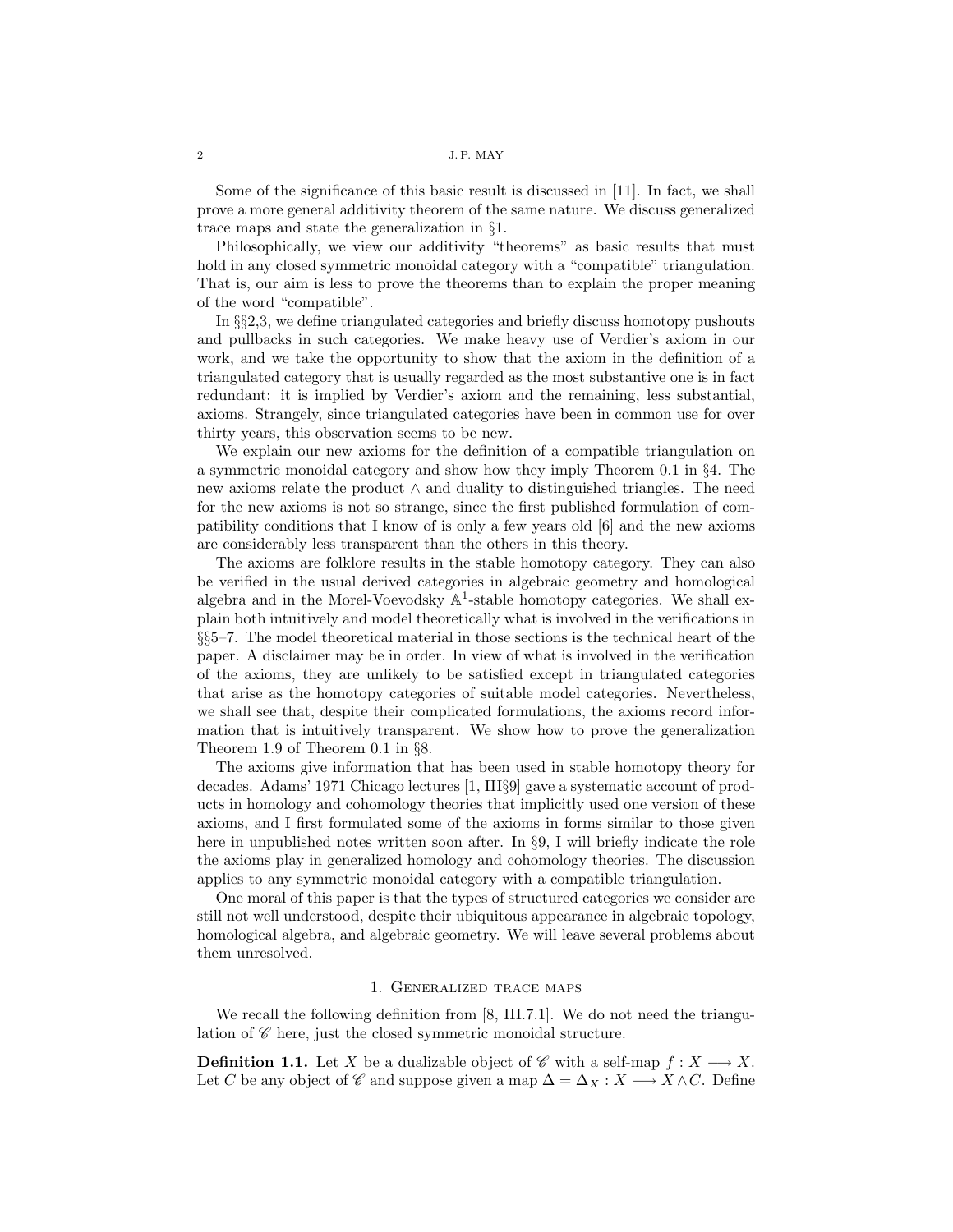the trace of f with respect to  $\Delta$ , denoted  $\tau(f)$ , to be the composite

$$
S \xrightarrow{\eta} X \wedge DX \xrightarrow{\gamma} DX \wedge X \xrightarrow{\operatorname{id} \wedge f} DX \wedge X \xrightarrow{\operatorname{id} \wedge \Delta} DX \wedge X \wedge C \xrightarrow{\varepsilon \wedge \operatorname{id}} S \wedge C \cong C.
$$

Since  $(f \wedge id) \circ \eta = (id \wedge Df) \circ \eta$  and  $\varepsilon \circ (id \wedge f) = \varepsilon \circ (Df \wedge id)$ , easy diagram chases show that the same map  $\tau(f)$  is obtained if we insert any of the following four composites between  $\gamma \circ \eta$  and  $\varepsilon \wedge id$ :

$$
DX \wedge X \xrightarrow{\operatorname{id} \wedge f} DX \wedge X \xrightarrow{\operatorname{id} \wedge \Delta} DX \wedge X \wedge C
$$

$$
DX \wedge X \xrightarrow{\text{id} \wedge \Delta} \rightarrow DX \wedge X \wedge C \xrightarrow{\text{id} \wedge f \wedge \text{id}} DX \wedge X \wedge C.
$$

If  $C = S$  and  $\Delta$  is the unit isomorphism  $X \cong X \wedge S$ , then  $\tau(f)$  is denoted  $\chi(f)$ and is called the *trace* or *Lefschetz constant* of  $f$ . The trace of the identity map is the Euler characteristic of X. If  $C = X$ , then  $\Delta$  is thought of as a diagonal map and  $\tau(\text{id}) : S \longrightarrow X$  is called the *transfer map* of X with respect to  $\Delta$ .

The definition includes a variety of familiar maps in algebra, algebraic geometry, and algebraic topology. If  $\mathscr C$  is the category of vector spaces over a field and X is a finite dimensional vector space, then  $\chi(f)$  is just the classical trace of the linear transformation f. If X is graded, then  $\chi(X)$  is just the classical Euler characteristic. The classical (reduced) Euler characteristics and Lefschetz numbers in algebraic topology are also special cases. The essential point in the verification of assertions such as these is the additivity theorem that we prove in this paper.

In the most interesting situations,  $C$  is a comonoid (or coalgebra) with coproduct  $\Delta: C \longrightarrow C \wedge C$  and counit  $\xi: C \longrightarrow S$  and  $\Delta: X \longrightarrow X \wedge C$  is a coaction of C on  $X$ , meaning that the following diagrams commute:

$$
X \xrightarrow{\Delta} X \wedge C \qquad \text{and} \qquad X
$$
  
\n
$$
\downarrow_{\text{id} \wedge \Delta} X
$$
  
\n
$$
X \wedge C \xrightarrow{\Delta \wedge \text{id}} X \wedge C \wedge C \qquad \qquad X \wedge C \xrightarrow{\text{id} \wedge \xi} X.
$$

The second diagram implies the commutativity of the diagram

$$
S \xrightarrow{\chi(f)} C \xrightarrow{\chi(f)} S,
$$

which is familiar and important in a variety of contexts. We recall the following further formal properties of generalized trace maps from [8, III§7]. The proofs are easy diagram chases, some of which use the alternative descriptions of  $\tau(f)$  given in Definition 1.1. Assume that  $X$  and  $Y$  are dualizable.

**Lemma 1.2** (Unit property). For any map  $f : S \longrightarrow S$ ,  $\chi(f) = f$ .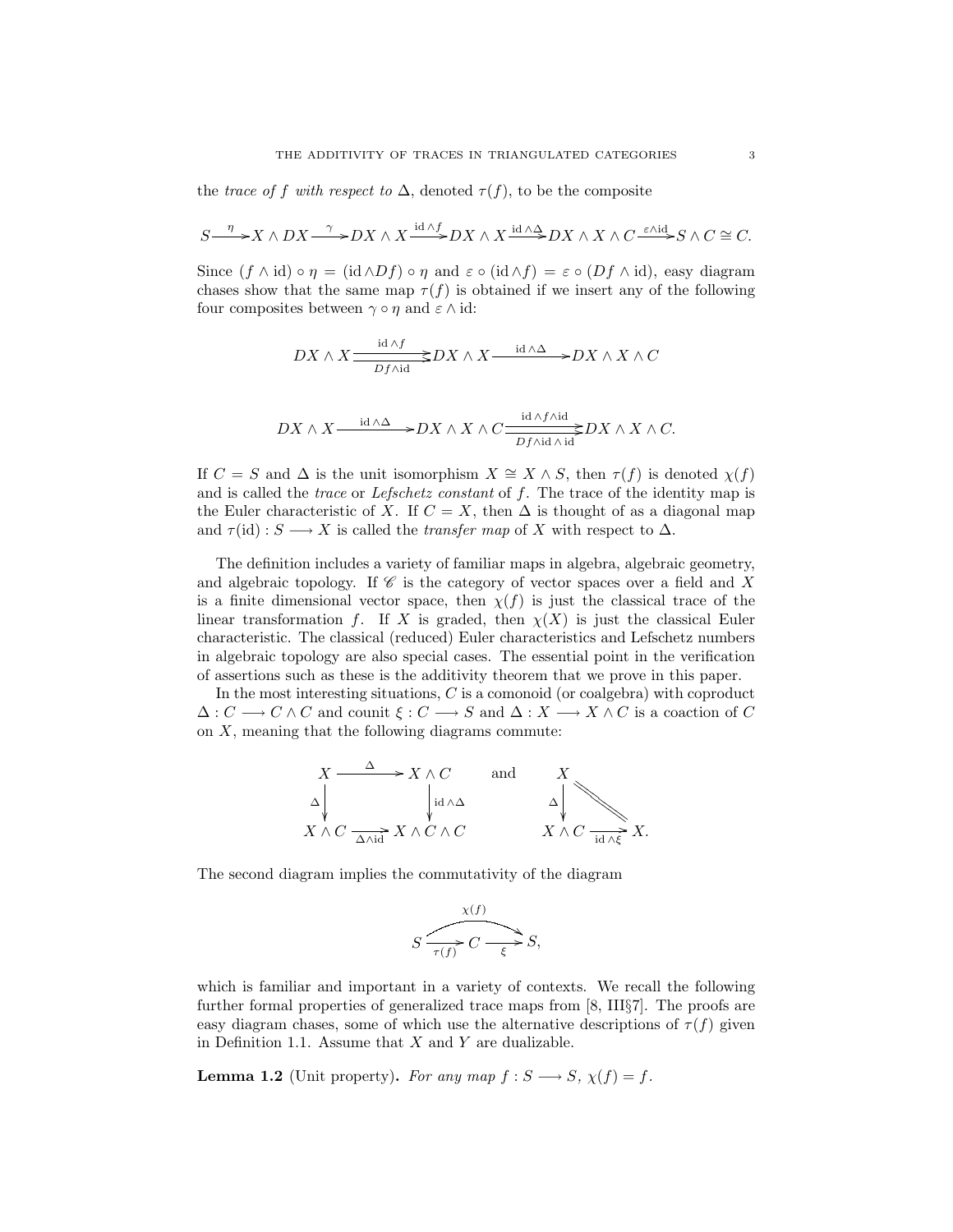**Lemma 1.3** (Fixed point property). If  $h: C \longrightarrow C$  is a map such that the following diagram commutes, then  $h \circ \tau(f) = \tau(f)$ :

$$
X \xrightarrow{\Delta} X \wedge C
$$
  
\n
$$
f \downarrow \qquad \qquad \downarrow f \wedge h
$$
  
\n
$$
X \xrightarrow{\Delta} X \wedge C.
$$

For example, when  $C = X$  and  $\Delta$  is a diagonal of the usual sort, we have  $(f \wedge f) \circ \Delta = \Delta \circ f$  and can take  $h = f$ . This property is closely related to the Lefschetz fixed point theorem.

**Lemma 1.4** (Invariance under retraction). Let  $i : X \longrightarrow Y$  and  $r : Y \longrightarrow X$  be a retraction,  $r \circ i = id$ . Let  $\Delta_X : X \longrightarrow X \wedge C$ ,  $\Delta_Y : Y \longrightarrow Y \wedge D$ , and  $h : C \longrightarrow D$ be maps such that the following diagram commutes:

$$
X \xrightarrow{\Delta x} X \wedge C
$$
  
\n
$$
\downarrow \qquad \qquad \downarrow \downarrow \downarrow
$$
  
\n
$$
Y \xrightarrow{\Delta Y} Y \wedge D.
$$

Then  $h \circ \tau(f) = \tau(i \circ f \circ r)$  for any map  $f : X \longrightarrow X$ .

For example, we can take  $C = D$  and  $\Delta_Y = (i \wedge id) \circ \Delta_X \circ r$ . When i is an isomorphism with inverse  $r$ , this gives invariance under isomorphism.

Duality and traces are natural with respect to symmetric monoidal functors, by [8, III.1.9, III.7.7].

**Proposition 1.5.** Let  $F : \mathscr{C} \longrightarrow \mathscr{D}$  be a symmetric monoidal functor such that the unit map  $\lambda: T \longrightarrow FS$  is an isomorphism, where T is the unit object of  $\mathscr{D}$ . Let X be a dualizable object of  $\mathscr C$  such that the product map

$$
\phi: FX \wedge FD(X) \longrightarrow F(X \wedge DX)
$$

is an isomorphism. Then FX is dualizable in  $\mathscr{D}$ , the natural map  $FDX \longrightarrow DFX$ is an isomorphism, and

$$
\phi: FX \wedge FZ \longrightarrow F(X \wedge Z)
$$

is an isomorphism for every object Z of  $\mathscr{C}$ . Given  $\Delta_X : X \longrightarrow X \wedge C$ , define  $\Delta_{FX} = \phi^{-1} \circ F \Delta_X : FX \longrightarrow FX \wedge FC$ . Then, regarding  $\lambda$  as an identification,  $\tau(Ff) = F\tau(f) : T \longrightarrow FC$  for any map  $f : X \longrightarrow X$ .

Returning to the algebraic properties of trace maps, we first record their behavior with respect to ∧-products, coproducts, and suspension, and then formulate our additivity theorem.

**Lemma 1.6** (Commutation with ∧-products). Given maps  $\Delta_X : X \longrightarrow X \wedge C$ and  $\Delta_Y : Y \longrightarrow Y \wedge D$ , define

$$
\Delta_{X \wedge Y} = (\mathrm{id} \wedge \gamma \wedge \mathrm{id}) \circ (\Delta_X \wedge \Delta_Y) : X \wedge Y \longrightarrow (X \wedge C) \wedge (Y \wedge D) \longrightarrow (X \wedge Y) \wedge (C \wedge D).
$$
  
Then  $\tau(f \wedge g) = \tau(f) \wedge \tau(g) : S \longrightarrow C \wedge D$  for any  $f : X \longrightarrow X$  and  $g : Y \longrightarrow Y$ .

Now assume that  $\mathscr C$  is additive with coproduct  $\vee$ ; it follows that  $\wedge$  is bilinear.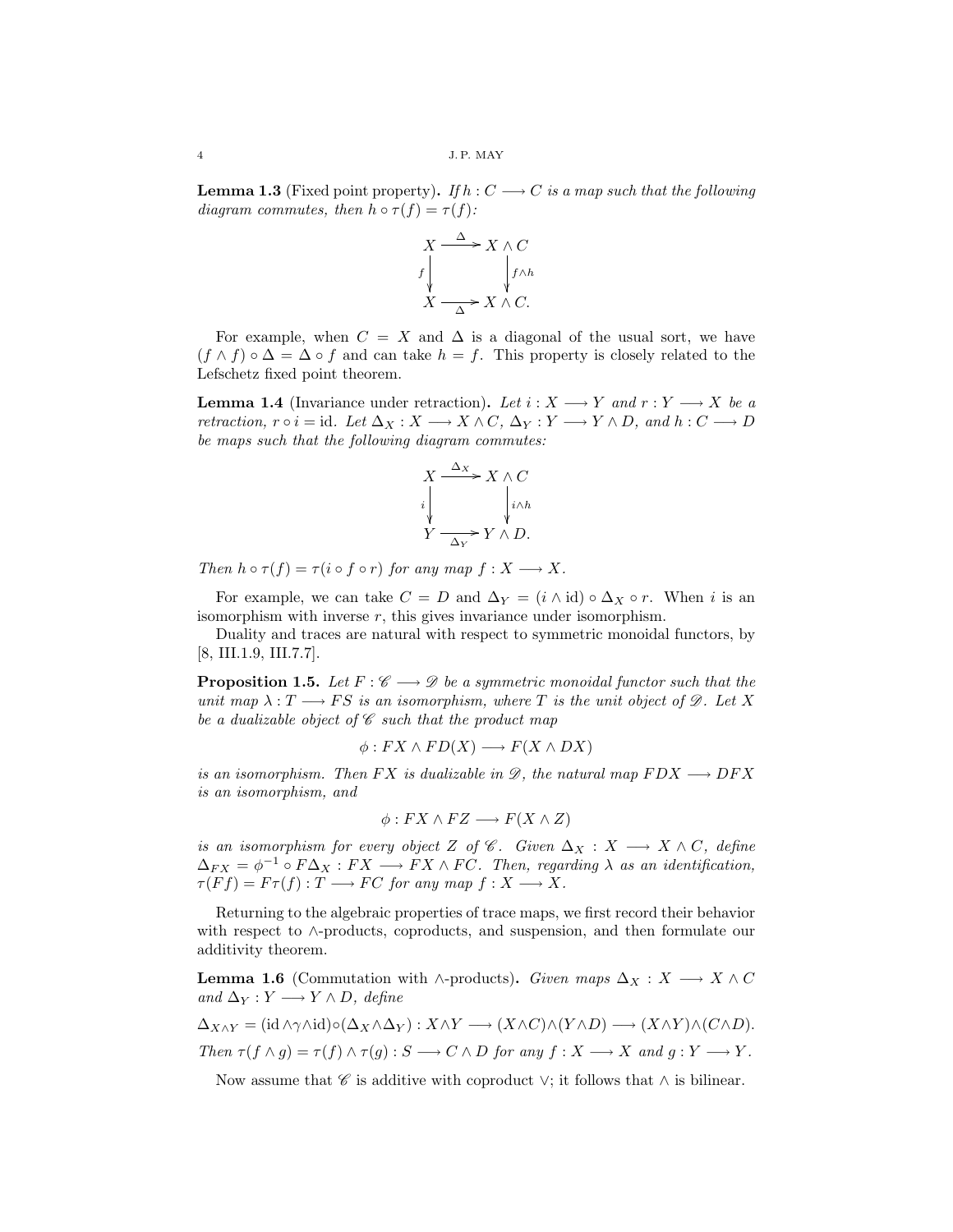**Lemma 1.7** (Commutation with sums). Given maps  $\Delta_X : X \longrightarrow X \wedge C$  and  $\Delta_Y: Y \longrightarrow Y \wedge C$ , define

$$
\Delta_{X\vee Y} = \Delta_X \vee \Delta_Y : X \vee Y \longrightarrow (X \wedge C) \vee (Y \wedge C) \cong (X \vee Y) \wedge C
$$

Then  $\tau(h) = \tau(f) + \tau(g) : S \longrightarrow C$  for any map  $h : X \vee Y \longrightarrow X \vee Y$ , where  $f: X \longrightarrow X$  and  $g: Y \longrightarrow Y$  are obtained from h by restriction and retraction.

That is, as one would expect of a trace, the cross terms  $X \longrightarrow Y$  and  $Y \longrightarrow X$ of h make no contribution. Now assume our original hypothesis that  $\mathscr C$  has a triangulation compatible with its symmetric monoidal structure. A diagram chase from (TC1) of Definition 4.1 gives the following generalization of [11, 4.7].

**Lemma 1.8** (Anticommutation with suspension). Given  $\Delta_X : X \longrightarrow X \wedge C$ , define  $\Delta_{\Sigma X} : \Sigma X \longrightarrow (\Sigma X) \wedge C$  by suspending  $\Delta_X$  and using the canonical isomorphism  $\Sigma(X \wedge C) \cong (\Sigma X) \wedge C$ . Then  $\tau(\Sigma f) = -\tau(f)$  for any map  $f : X \longrightarrow X$ .

The following result is our generalization of Theorem 0.1. For reasons that will become clear in §8, we now assume that  $\mathscr C$  is the homotopy category of a closed symmetric monoidal model category  $\mathscr{B}$  that satisfies the usual properties that lead to a triangulation on  $\mathscr C$  that is compatible with its smash product. These properties are made precise at the start of §§5, 6.

**Theorem 1.9** (Additivity on distinguished triangles). Let  $X$ ,  $Y$ , and therefore  $Z$ be dualizable in the distinguished triangle (0.2). Assume given maps  $\phi: X \longrightarrow X$ and  $\psi: Y \longrightarrow Y$  and maps  $\Delta_X: X \longrightarrow X \wedge C$  and  $\Delta_Y: Y \longrightarrow Y \wedge C$  such that the left squares commute in the following two diagrams:



Then there are maps  $\omega : Z \longrightarrow Z$  and  $\Delta_Z : Z \longrightarrow Z \wedge C$  such that these diagrams commute and the additivity relation  $\tau(\psi) = \tau(\omega) + \tau(\phi)$  holds.

A result like this was first formulated in [8, III.7.6], in the context of equivariant stable homotopy theory. It has important calculational consequences in that subject, and it should be of comparable significance in other areas.

Remark 1.10. I do not know whether or not the conclusion holds for every choice of  $\omega$  and  $\Delta$ <sub>Z</sub> that make the displayed diagrams commute, but I would expect not. This was claimed to hold in [8, III.7.6], but even in that special context the proof is incomplete. The question is related to Neeman's work in [12], where it is emphasized that some fill-ins in diagrams such as these are better than others. The theorem has a slight caveat in the generality of traces, as opposed to Lefschetz constants; see Remark 8.3.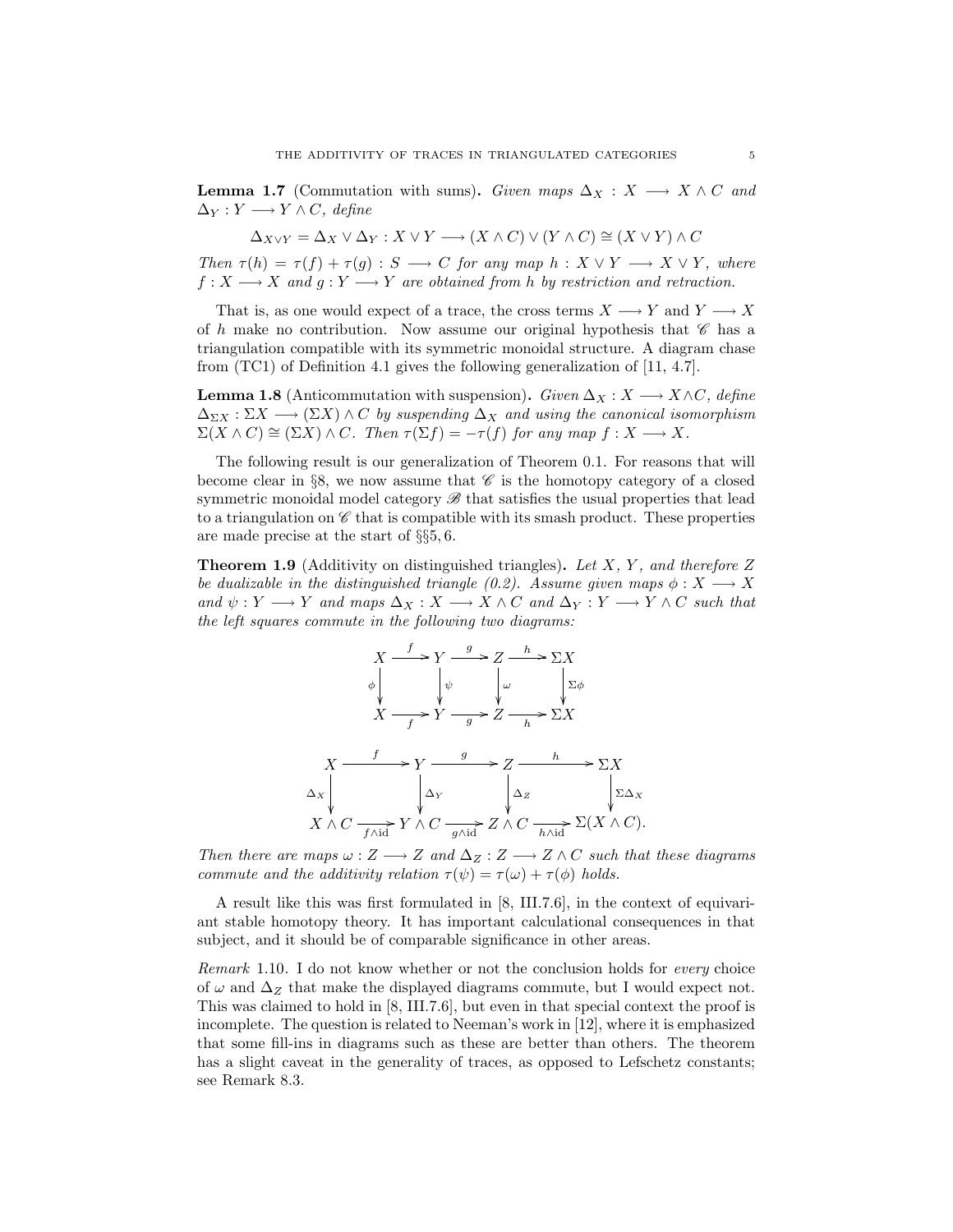#### 2. Triangulated categories

We recall the definition of a triangulated category from [17]; see also [2, 6, 10]. Actually, one of the axioms in all of these treatments is redundant, namely the one used to construct the maps  $\omega$  and  $\Delta$  on Z in the additivity theorem just stated. The most fundamental axiom is called Verdier's axiom, or the octahedral axiom after one of its possible diagrammatic shapes. However, the shape that I find most convenient, a braid, does not appear in the literature of triangulated categories. It does appear in Adams [1, p. 212], who used the term "sine wave diagram" for it. We call a diagram  $(0.2)$  a "triangle" and use the notation  $(f, g, h)$  for it.

**Definition 2.1.** A triangulation on an additive category  $\mathscr{C}$  is an additive selfequivalence  $\Sigma : \mathscr{C} \longrightarrow \mathscr{C}$  together with a collection of triangles, called the *distin*guished triangles, such that the following axioms hold.

**Axiom T 1.** Let X be any object and  $f : X \longrightarrow Y$  be any map in  $\mathscr{C}$ .

- (a) The triangle  $X \stackrel{\text{id}}{\longrightarrow} X \longrightarrow * \longrightarrow \Sigma X$  is distinguished.
- (b) The map  $f: X \longrightarrow Y$  is part of a distinguished triangle  $(f, g, h)$ .
- (c) Any triangle isomorphic to a distinguished triangle is distinguished.

Axiom T 2. If  $(f, g, h)$  is distinguished, then so is  $(g, h, -\Sigma f)$ .

Axiom T 3 (Verdier's axiom). Consider the following diagram.



Assume that  $h = g \circ f$ ,  $j'' = \sum f' \circ g''$ , and  $(f, f', f'')$  and  $(g, g', g'')$  are distinguished. If h' and h'' are given such that  $(h, h', h'')$  is distinguished, then there are maps j and j' such that the diagram commutes and  $(j, j', j'')$  is distinguished. We call the diagram a braid of distinguished triangles generated by  $h = g \circ f$  or a braid cogenerated by  $j'' = \sum f' \circ g''$ .

We have labeled our axioms  $(T?)$ , and we will compare them with Verdier's original axioms (TR?). Our (T1) is Verdier's (TR1) [17], our (T2) is a weak form of Verdier's (TR2), and our (T3) is Verdier's (TR4). We have omitted Verdier's (TR3), since it is exactly the conclusion of the following result.

**Lemma 2.2** (TR3). If the rows are distinguished and the left square commutes in the following diagram, then there is a map  $k$  that makes the remaining squares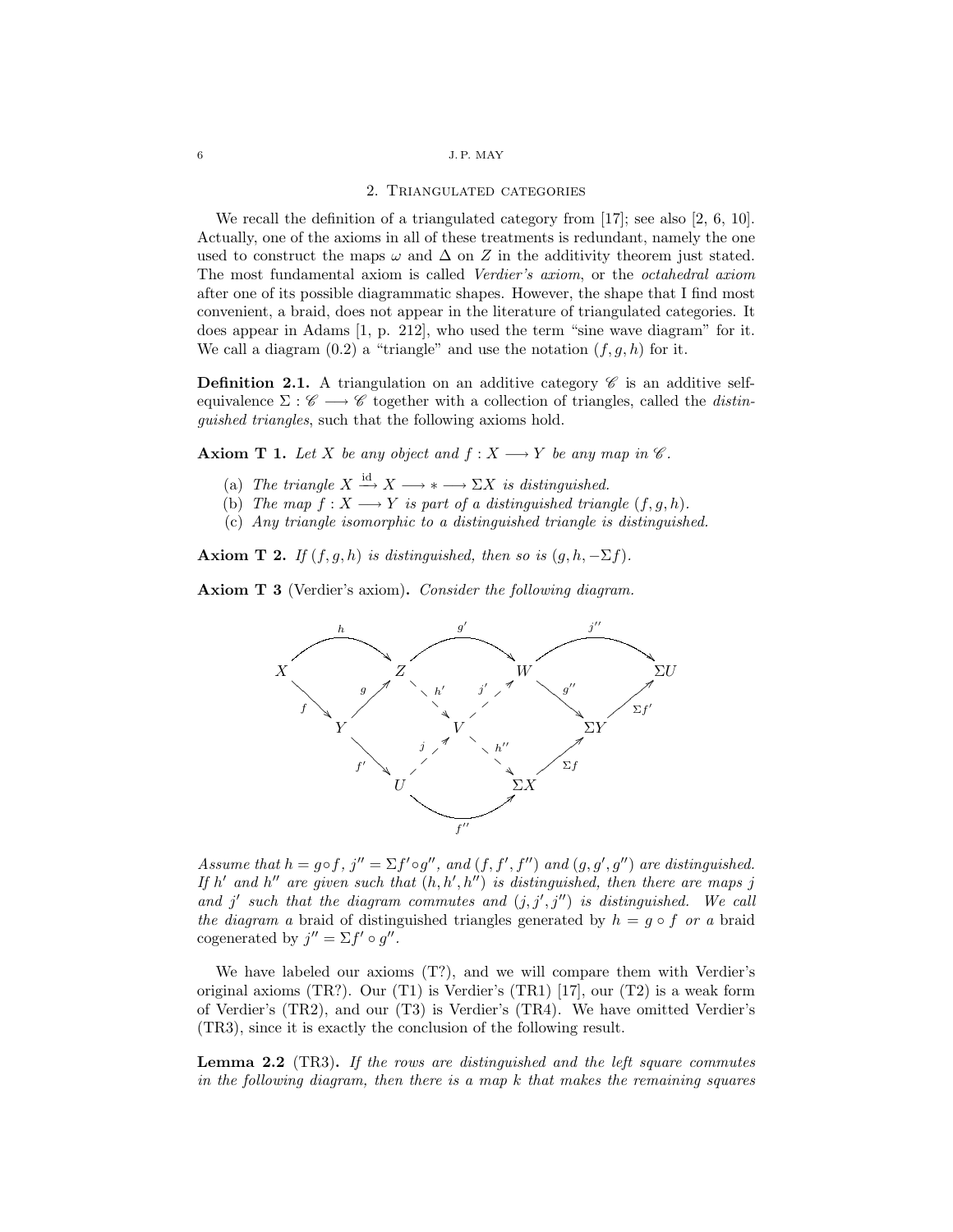commute.



*Proof.* This is part of the  $3 \times 3$  lemma, which we state and prove below. The point is that the construction of the commutative diagram in that proof requires only (T1),  $(T2)$ , and  $(T3)$ , not the conclusion of the present lemma; compare [2, 1.1.11].  $\Box$ 

Verdier's  $(TR2)$  includes the converse,  $(T2')$  say, of  $(T2)$ . That too is a consequence of our (T1), (T2), and (T3). A standard argument using only (T1), (T2),  $(TR3)$ , and the fact that  $\Sigma$  is an equivalence of categories shows that, for any object A, a distinguished triangle  $(f, g, h)$  induces a long exact sequence upon application of the functor  $\mathscr{C}(A, -)$ . Here we do not need the converse of (T2) because we are free to replace A by  $\Sigma^{-1}A$ . In turn, by the five lemma and the Yoneda lemma, this implies the following addendum to the previous lemma.

**Lemma 2.3.** If i and j in  $(TR3)$  are isomorphisms, then so is k.

**Lemma 2.4** (T2'). If  $(g, h, -\Sigma f)$  is distinguished, then so is  $(f, g, h)$ .

*Proof.* Choose a distinguished triangle  $X \xrightarrow{f} Y \xrightarrow{g'} Z' \xrightarrow{h'} \Sigma X$ . By (T2), the triangles  $(-\Sigma f, -\Sigma g', -\Sigma h')$  and  $(-\Sigma f, -\Sigma g, -\Sigma h)$  are distinguished. By Lemmas 2.2 and 2.3, they are isomorphic. By desuspension,  $(f, g, h)$  is isomorphic to  $(f', g', h')$ . By (T1), it is distinguished.

Similarly, we can derive the converse version,  $(T3')$  say, of Verdier's axiom  $(T3)$ .

**Lemma 2.5** (T3'). In the diagram of (T3), if j and j' are given such that  $(j, j', j'')$ is distinguished, then there are maps  $h'$  and  $h''$  such that the diagram commutes and  $(h, h', h'')$  is distinguished.

*Proof.* Desuspend a braid of distinguished triangles generated by  $j'' = \sum f' \circ g''$ .  $\Box$ 

**Lemma 2.6** (The  $3 \times 3$  lemma). Assume that  $j \circ f = f' \circ i$  and the two top rows and two left columns are distinguished in the following diagram.



Then there is an object Z'' and there are dotted arrow maps  $f''$ ,  $g''$ ,  $h''$ ,  $k$ ,  $k'$ ,  $k''$  such that the diagram is commutative except for its bottom right square, which commutes up to the sign  $-1$ , and all four rows and columns are distinguished.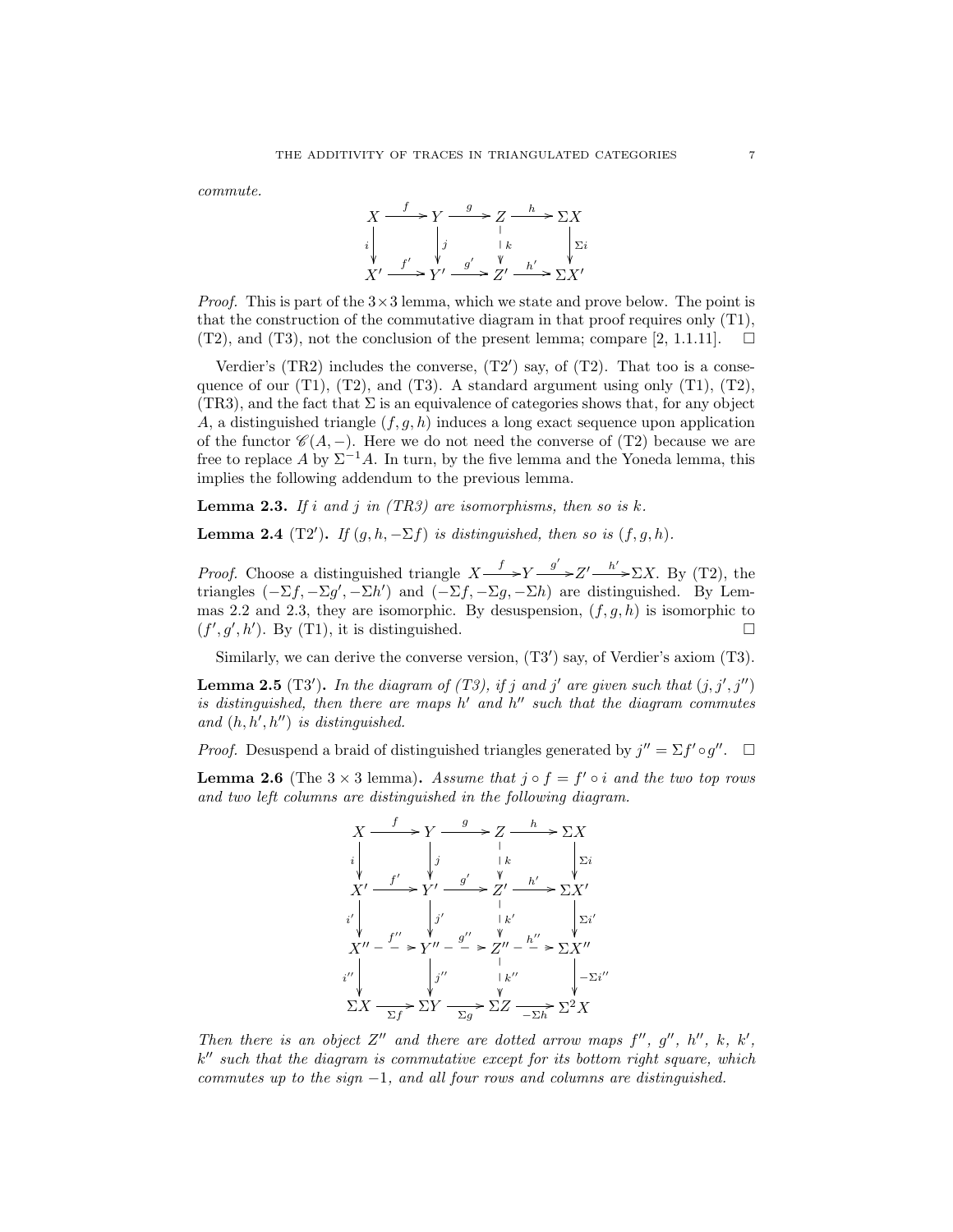*Proof.* The bottom row is isomorphic to the triangle  $(-\Sigma f, -\Sigma g, -\Sigma h)$  and is thus distinguished by (T2); similarly the right column is distinguished. Applying (T1), we construct a distinguished triangle

$$
X \xrightarrow{j \circ f} Y' \xrightarrow{p} V \xrightarrow{q} \Sigma X.
$$

Applying (T3), we obtain braids of distinguished triangles generated by  $j \circ f$  and  $f' \circ i$ . These give distinguished triangles

$$
Z \longrightarrow V \longrightarrow Y'' \longrightarrow Y'' \longrightarrow ZZ
$$
  

$$
X'' \longrightarrow Y' \longrightarrow Z' \longrightarrow Z' \longrightarrow X''
$$

such that

$$
p \circ j = s \circ g, \quad t \circ p = j', \quad q \circ s = h, \quad j'' \circ t = \Sigma f \circ q
$$
  

$$
p \circ f' = s' \circ i', \quad t' \circ p = g', \quad q \circ s' = i'', \quad h' \circ t' = \Sigma i \circ q.
$$

Define  $k = t' \circ s : Z \longrightarrow Z'$ . Then  $k \circ g = g' \circ j$  and  $h' \circ k = \Sigma i \circ h$ , which already completes the promised proof of Lemma 2.2. Define  $f'' = t \circ s'$  and apply (T1) to construct a distinguished triangle

$$
X'' \xrightarrow{f''} Y'' \xrightarrow{g''} Z'' \xrightarrow{h''} \Sigma X''.
$$

Applying (T3), we obtain a braid of distinguished triangles generated by  $f'' = t \circ s'$ . Here we start with the distinguished triangles  $(s', t', \Sigma i' \circ h')$  and  $(t, \Sigma g \circ j'', -\Sigma s)$ , where the second is obtained by use of  $(T2)$ . This gives a distinguished triangle

$$
Z' \xrightarrow{k'} Z'' \xrightarrow{k''} V \xrightarrow{-\Sigma k} \Sigma Z'
$$

such that the squares left of and above the bottom right square commute and

$$
g'' \circ t = k' \circ t'
$$
 and  $-\Sigma s \circ k'' = \Sigma s' \circ h''$ .

The commutativity (and anti-commutativity of the bottom right square) of the diagram follow immediately. It also follows immediately that  $(f'', g'', h'')$  and  $(k', k'', -\Sigma k)$  are distinguished. Lemma 2.4 implies that  $(k, k', k'')$  is distinguished. ¤

Remark 2.7. Conversely, Verdier's axiom is implied by (T1), (T2), and the  $3 \times 3$ lemma. To see this, apply the  $3 \times 3$  lemma starting with the top left square

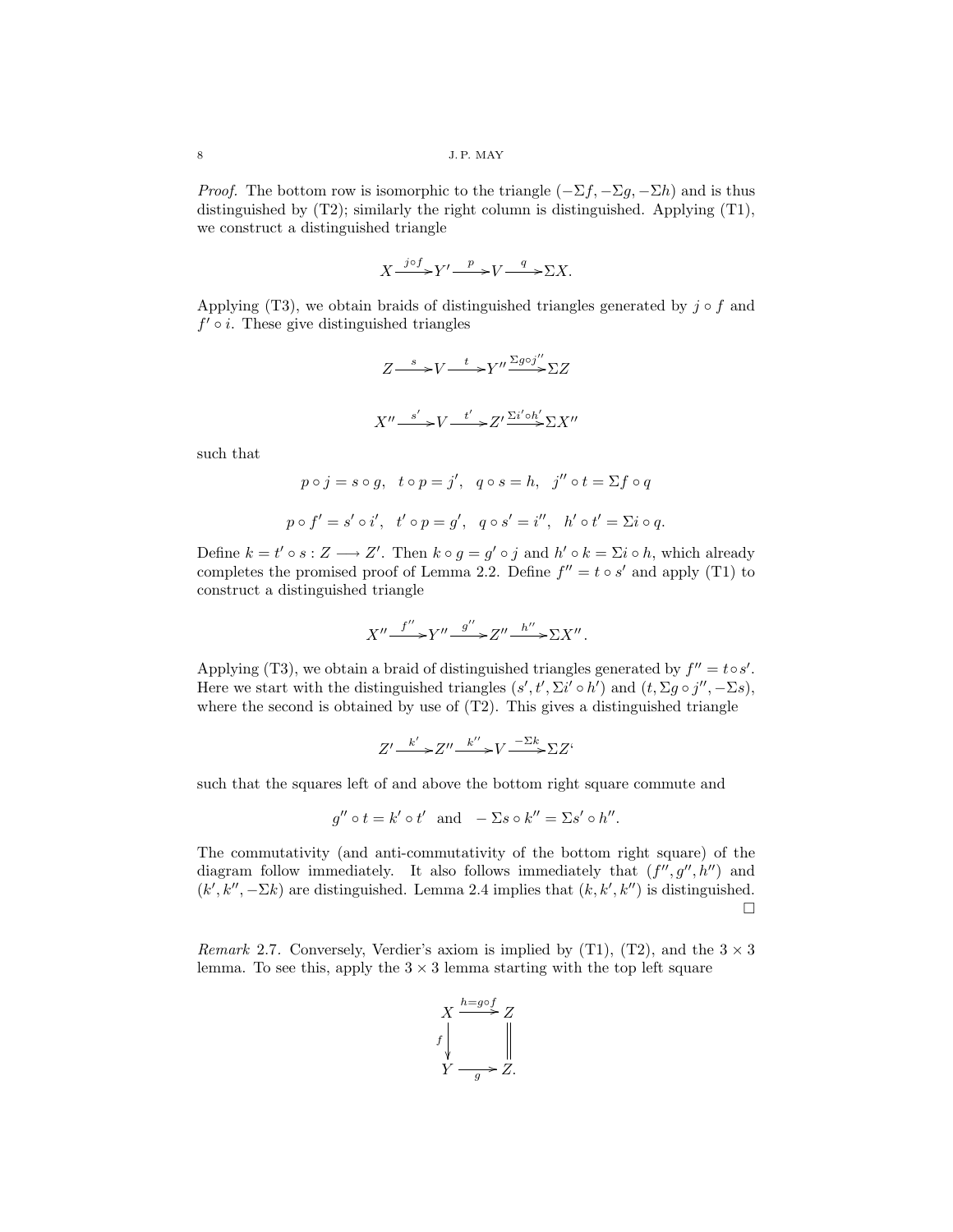## 3. Weak pushouts and weak pullbacks

In any category, weak limits and weak colimits satisfy the existence but not necessarily the uniqueness in the defining universal properties. They need not be unique and need not exist. When constructed in particularly sensible ways, they are called homotopy limits and colimits and are often unique up to non-canonical isomorphism. As we recall here, there are such homotopy pushouts and pullbacks in triangulated categories. Homotopy colimits and limits of sequences of maps in triangulated categories are studied in [3, 13], but a complete theory of homotopy limits and colimits in triangulated categories is not yet available. The material in this section is meant to clarify ideas and will not be used in the proofs of the additivity theorems. However, it seems to me that there should be better proofs that do make use of this material, although I have not been able to find them.

**Definition 3.1.** A homotopy pushout of maps  $f : X \longrightarrow Y$  and  $g : X \longrightarrow Z$  is a distinguished triangle

$$
X \xrightarrow{(f,-g)} Y \vee Z \xrightarrow{(j,k)} W \xrightarrow{i} \Sigma X.
$$

A homotopy pullback of maps  $j: Y \longrightarrow W$  and  $k: Z \longrightarrow W$  is a distinguished triangle

$$
\Sigma^{-1}W \xrightarrow{\Sigma^{-1}i} X \xrightarrow{(f,g)} Y \vee Z \xrightarrow{(j,-k)} W.
$$

The sign is conventional and ensures that in the isomorphism of extended triangles

$$
\Sigma^{-1}W \xrightarrow{\Sigma^{-1}i} X \xrightarrow{(f,-g)} Y \vee Z \xrightarrow{(j,k)} W \xrightarrow{i} \Sigma X
$$
  
\n
$$
\downarrow \qquad \qquad \downarrow \qquad \qquad \downarrow \qquad \qquad \downarrow \qquad \qquad \downarrow
$$
  
\n
$$
\Sigma^{-1}W \xrightarrow{\Sigma^{-1}i} X \xrightarrow{(f,g)} Y \vee Z \xrightarrow{(j,-k)} W \xrightarrow{i} \Sigma X,
$$

the top row displays a homotopy pushout if and only if the bottom row displays a homotopy pullback.

At this point we introduce a generalization of the distinguished triangles.

**Definition 3.2.** A triangle  $(f, g, h)$  is exact if it induces long exact sequences upon application of the functors  $\mathscr{C}(-, W)$  and  $\mathscr{C}(W, -)$  for every object W of  $\mathscr{C}$ .

The following is a standard result in the theory of triangulated categories [17].

Lemma 3.3. Every distinguished triangle is exact.

If  $(f, g, h)$  is distinguished, then  $(f, g, -h)$  is exact but generally not distinguished. These exact triangles  $(f, g, -h)$  give a second triangulation of  $\mathscr{C}$ , which we call the negative of the original triangulation.

Problem 3.4. The relationship between distinguished and exact triangles has not been adequately explored in the literature. Can a triangulated category  $\mathscr C$  admit a triangulation with a given functor  $\Sigma$  that differs from both the original triangulation and its negative? Consideration of automorphisms of objects shows that there usually are exact triangles in  $\mathscr C$  that are in neither the original triangulation nor its negative. Nevertheless, it seems possible that the answer is no.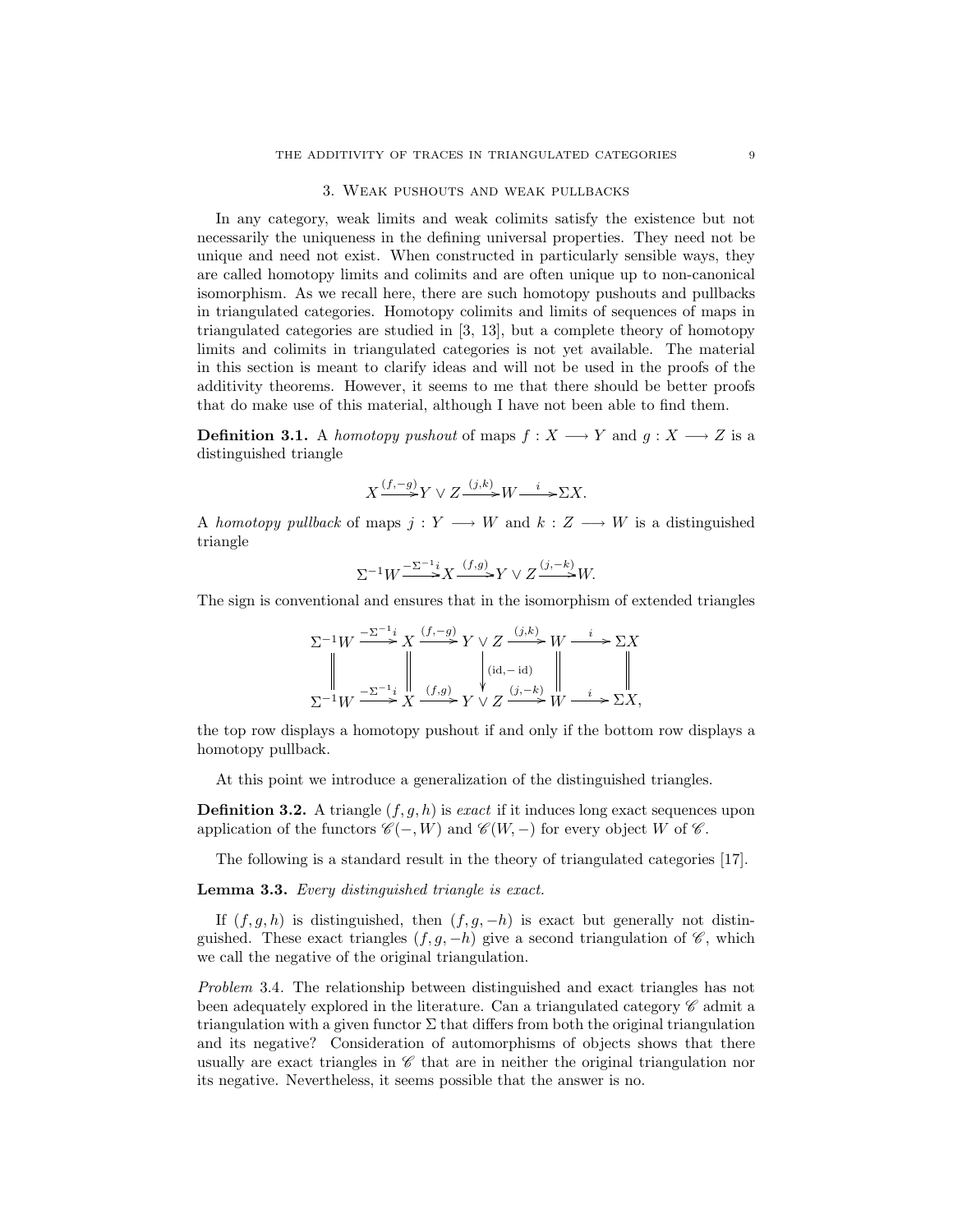The fact that the triangles in Definition 3.1 give rise to weak pushouts and weak pullbacks depends only on the fact that they are exact, not on the assumption that they are distinguished. This motivates the following definition.

Definition 3.5. For exact triangles of the form displayed in Definition 3.1, we say that the following commutative diagram, which displays both a weak pushout and a weak pullback, is a pushpull square.



Lemma 3.6. The central squares in any braid of distinguished triangles generated by  $h = q \circ f$  are pushpull squares. More precisely, with the notations of (T3), the following triangles are exact.

$$
Y \xrightarrow{(f',g)} U \vee Z \xrightarrow{(j,h')} V \xrightarrow{-g'' \circ j'} \Sigma Y
$$
  

$$
Y \xrightarrow{j \circ f'} V \xrightarrow{(j',h'')} W \vee \Sigma X \xrightarrow{(g'', -\Sigma f)} \Sigma Y
$$

*Proof.* Although rather lengthy, this is an elementary diagram chase.  $\Box$ 

Remark 3.7. We would like to conclude that the triangles displayed in the lemma are distinguished and not just exact. Examples in [12] imply that this is not true for all choices of j and j'. The braid in  $(T3)$  gives rise to a braid of distinguished triangles that is cogenerated by  $-g'' \circ j'$  or, equivalently, generated by  $\Sigma^{-1}(j'' \circ g')$ . Here  $\Sigma^{-1}(j'' \circ g') = 0$  since  $j'' = \Sigma f' \circ g''$ . This implies that the central term in the braid splits as  $U \vee Z$ . Application of (T3) gives a distinguished triangle

$$
Y \xrightarrow{\alpha} U \vee Z \xrightarrow{\beta} V \xrightarrow{-g'' \circ j'} \Sigma Y.
$$

inspecting the relevant braid, we see that  $\alpha = (\overline{f}', g)$  and  $\beta = (j, \overline{h}')$ . However, we cannot always replace  $\overline{f}'$  and  $\overline{h}'$  by  $f'$  and  $h'$  and still have a distinguished triangle.

This leaves open the possibility that the triangles displayed in Lemma 3.6 are distinguished for some choices of j and j'. It was stated without proof in [2, 1.1.13] that j and j' can be so chosen in the main examples, and we shall explain why that is true in §5. It was suggested in [2, 1.1.13] that this conclusion should be incorporated in Verdier's axiom if the conclusion were needed in applications. This course was taken in [10], and we believe it to be a sensible one. However, rather than try to change established terminology, we offer the following modified definition.

**Definition 3.8.** A triangulation of  $\mathscr C$  is *strong* if the maps j and j' asserted to exist in (T3) can be so chosen that the two exact triangles displayed in Lemma 3.6 are distinguished.

Remark 3.9. Neeman has given an alternative definition of a triangulated category that is closely related to our notion of a strong triangulated category; compare [12, 1.8] and [13, §1.4]. It is based on the existence of particularly good choices of the map  $k$  in (TR3).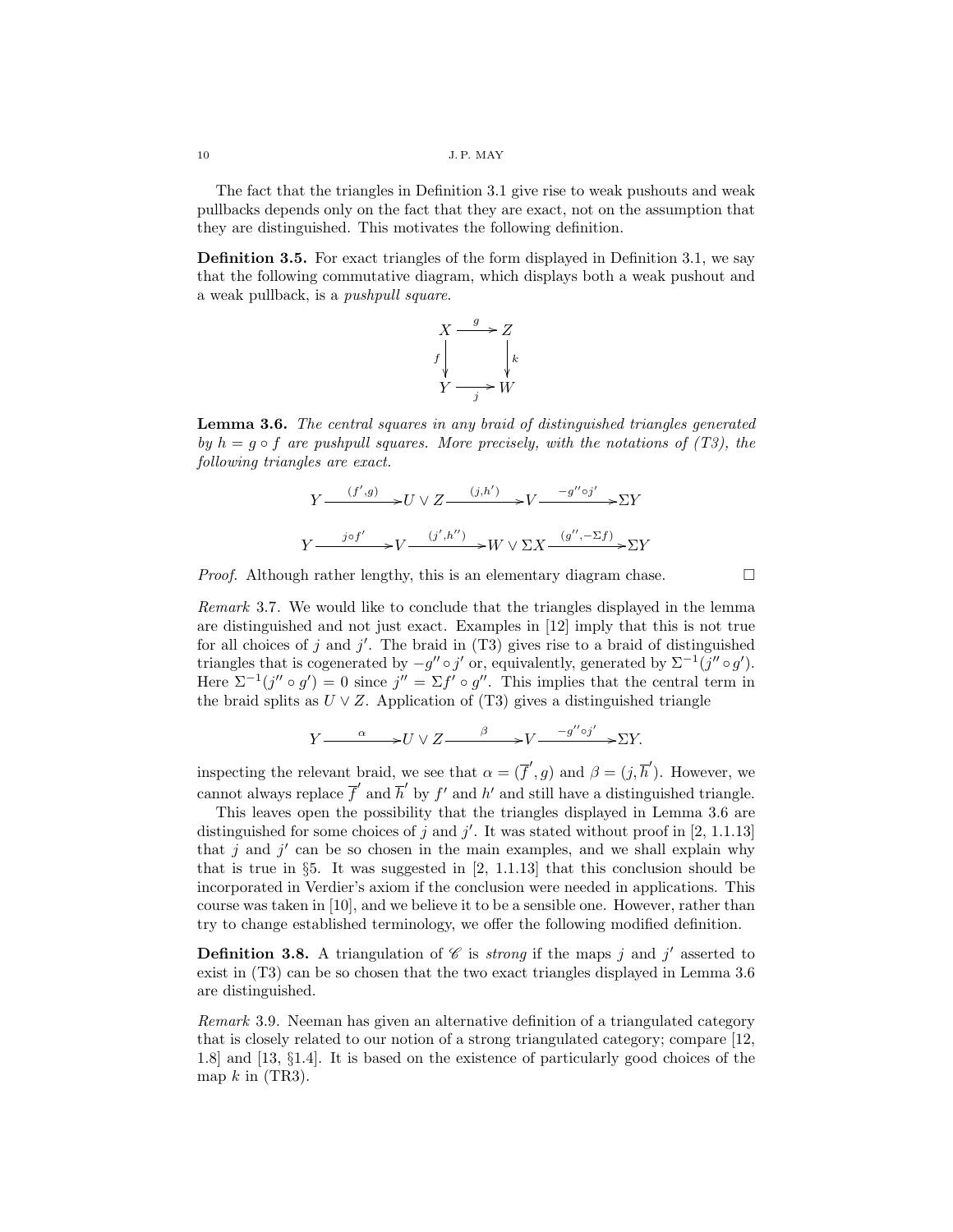## 4. The compatibility axioms

In the rest of the paper, we return to our standing hypothesis that  $\mathscr C$  is a closed symmetric monoidal category with a "compatible" triangulation. In this section, we state and explain the compatibility axioms. Let  $S^n = \sum^n S$  for any integer *n*, where  $\Sigma^n$  is the n-fold iterate of  $\Sigma$  if n is positive or the  $(-n)$ -fold interate of  $\Sigma^{-1}$ if n is negative. Of course,  $S^{-n}$  is isomorphic to  $DS^{n}$  [11, 2.9].

**Definition 4.1.** The triangulation on  $\mathscr C$  is *compatible* with its closed symmetric monoidal structure if axioms (TC1)–(TC5) are satisfied.

**Axiom TC 1.** There is a natural isomorphism  $\alpha : X \wedge S^1 \longrightarrow \Sigma X$  such that the composite

$$
S^2 = \Sigma S^1 \xrightarrow{\alpha^{-1}} S^1 \wedge S^1 \xrightarrow{\gamma} S^1 \wedge S^1 \xrightarrow{\alpha} \Sigma S^1 = S^2
$$

is multiplication by  $-1$ .

**Axiom TC 2.** For a distinguished triangle  $X \xrightarrow{f} Y \xrightarrow{g} Z \xrightarrow{h} \Sigma X$ and an object W, each of the following triangles is distinguished.

$$
X \wedge W \xrightarrow{f \wedge id} Y \wedge W \xrightarrow{g \wedge id} Z \wedge W \xrightarrow{h \wedge id} \Sigma(X \wedge W)
$$
  

$$
W \wedge X \xrightarrow{id \wedge f} W \wedge Y \xrightarrow{id \wedge g} W \wedge Z \xrightarrow{id \wedge h} \Sigma(W \wedge X)
$$
  

$$
F(U \wedge Y) \xrightarrow{F(id, f)} F(U \wedge Y) \xrightarrow{F(id, g)} F(U \wedge Z) \xrightarrow{F(id, h)} \Sigma F(U \wedge Y)
$$

$$
F(W, X) \xrightarrow{F(\text{id}, f)} F(W, Y) \xrightarrow{F(\text{id}, g)} F(W, Z) \xrightarrow{F(\text{id}, h)} \Sigma F(W, X)
$$

$$
\Sigma^{-1}F(X,W) \xrightarrow{F(h,\mathrm{id})} F(Z,W) \xrightarrow{F(g,\mathrm{id})} F(Y,W) \xrightarrow{F(f,\mathrm{id})} F(X,W).
$$

Remark 4.2. In (TC2) and in later axioms, we implicitly use isomorphisms such as

$$
(\Sigma X) \wedge Y \cong \Sigma (X \wedge Y) \cong X \wedge (\Sigma Y) \text{ and } F(\Sigma^{-1}X, Y) \cong \Sigma F(X, Y) \cong F(X, \Sigma Y)
$$

that are implied by (TC1). We often write  $\Sigma DX$  where the canonically isomorphic object  $D(\Sigma^{-1}X)$  might seem more natural. We can deduce from (TC1) that  $\varepsilon$ :  $D(\Sigma^{-1}X) \wedge \Sigma^{-1}X \longrightarrow S$  agrees with  $\varepsilon : DX \wedge X \longrightarrow S$  under the canonical isomorphism of sources, and similarly for  $\eta$  when X is dualizable. The first triangle displayed in (TC2) is isomorphic to the second, by application of  $\gamma$  to all terms, so that the second one is redundant.

Remark 4.3. Our (TC1) and (TC2) are equivalent to the compatibility conditions specified by Hovey, Palmieri, and Strickland [6, A.2]. Indeed, using associativity isomorphisms implicitly, we have the composite natural isomorphism

$$
(\Sigma X) \wedge Y^{\alpha^{-1} \wedge id}_{\longrightarrow} X \wedge S^1 \wedge Y \xrightarrow{id \wedge \gamma} X \wedge Y \wedge S^1 \xrightarrow{\alpha} \Sigma(X \wedge Y).
$$

Calling this map  $e_{X,Y}$ , we see that the conditions prescribed in [6, A.2] are satisfied. Conversely, isomorphisms  $e_{X,Y}$  as prescribed there are determined by the  $e_{S,Y}$  via the diagram on [6, p. 105], and the  $e_{S,Y}$  determine and are determined by the maps

$$
\alpha_Y: Y \wedge S^1 \xrightarrow{\gamma} S^1 \wedge Y \xrightarrow{e_{S,Y}} \Sigma(S \wedge Y) \cong \Sigma Y.
$$

These maps give a natural isomorphism  $\alpha$  that satisfies (TC1) and (TC2).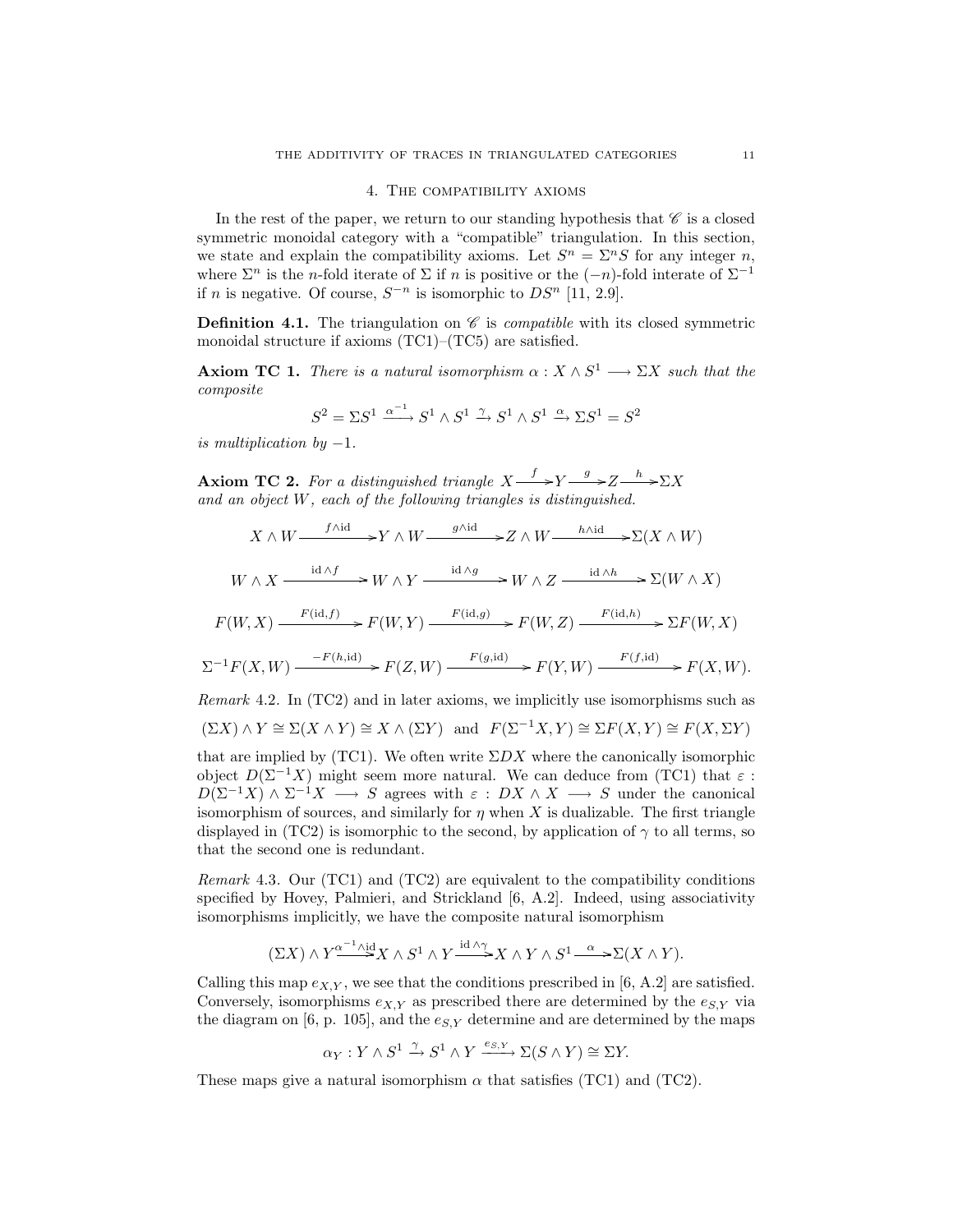The need for the axioms (TC1) and (TC2) is clear, and we view them as analogues of the elementary axioms (T1) and (T2) for a triangulated category. The new axioms (TC3)–(TC5) encode information about the ∧-product of distinguished triangles that holds in the examples but is not implied by (TC1) and (TC2). The reader may recoil in horror at first sight of the diagram in the following axiom but, as we shall explain shortly, it is really quite natural.

Axiom TC 3 (The braid axiom for products of triangles). Suppose given distinguished triangles

$$
X \xrightarrow{f} Y \xrightarrow{g} Z \xrightarrow{h} \Sigma X
$$

and

$$
X' \xrightarrow{f'} Y' \xrightarrow{g'} Z' \xrightarrow{h'} \Sigma X'.
$$

Then there are distinguished triangles

$$
Y \wedge X' \xrightarrow{p_1} V \xrightarrow{j_1} X \wedge Z' \xrightarrow{f \wedge h'} \Sigma(Y \wedge X')
$$
  

$$
\Sigma^{-1}(Z \wedge Z') \xrightarrow{p_2} V \xrightarrow{j_2} Y \wedge Y' \xrightarrow{-g \wedge g'} Z \wedge Z'
$$
  

$$
X \wedge Y' \xrightarrow{p_3} V \xrightarrow{j_3} Z \wedge X' \xrightarrow{h \wedge f'} \Sigma(X \wedge Y')
$$

such that the following diagram commutes.

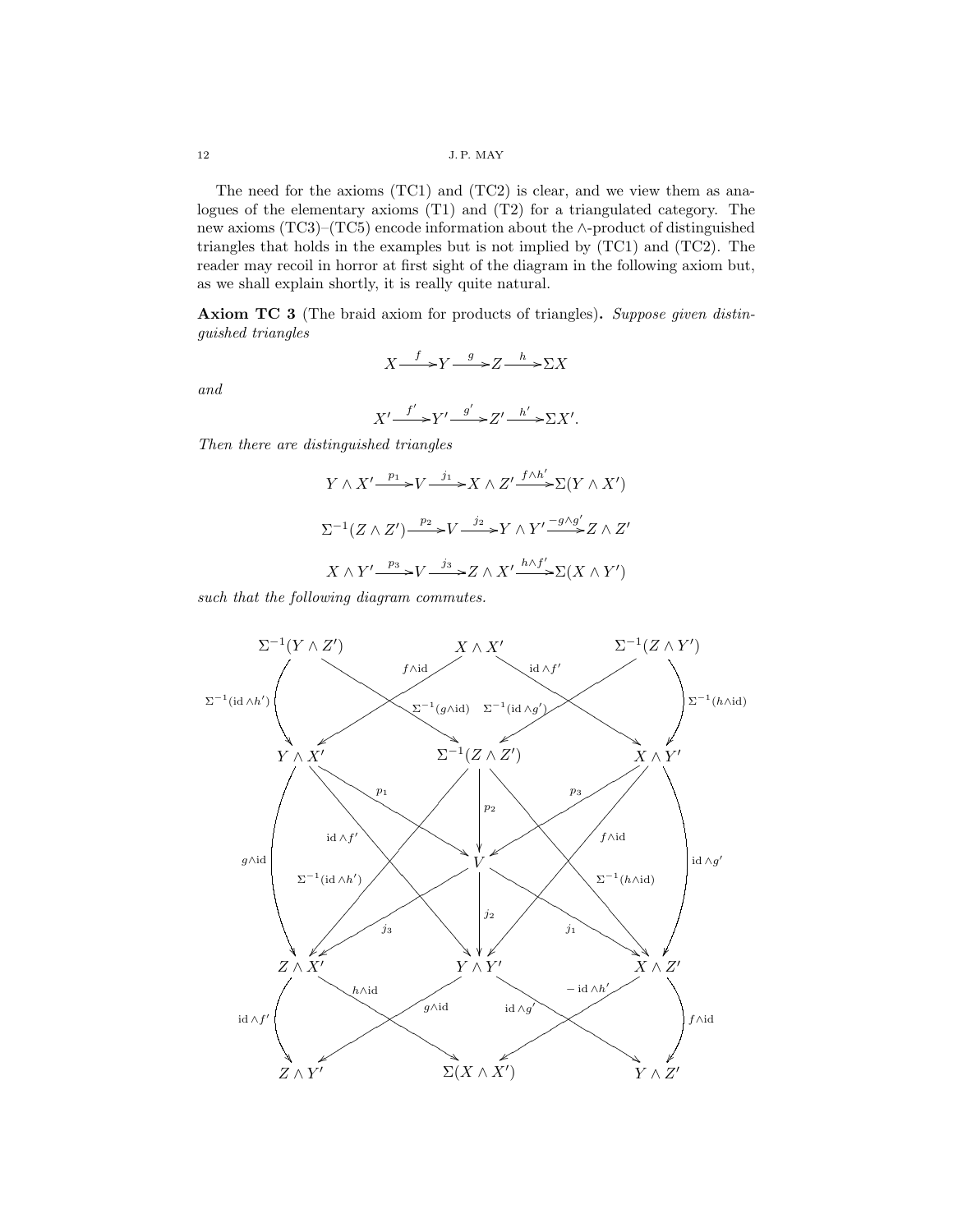There are several ways to understand (TC3). In concrete terms, one can pretend that X and  $X'$  are subobjects of Y and Y' with quotient objects Z and Z' and that  $V$  is the pushout

(4.4) 
$$
V = (Y \wedge X') \cup_{X \wedge X'} (X \wedge Y').
$$

Then the map  $j_2: V \longrightarrow Y \wedge Y'$  corresponds to the evident inclusion, while  $j_1: V \longrightarrow X \wedge Z'$  and  $j_3: V \longrightarrow Z \wedge X'$  correspond to the maps obtained by quotienting out  $Y \wedge X'$  and  $X \wedge Y'$ . The diagram then corresponds to a folklore diagram in classical algebraic topology. Starting from this idea, we shall explain how to use standard cofiber sequences to verify the axiom in §6.

In axiomatic terms, it is more instructive to explain (TC3) in terms of Verdier's axiom. Consider the canonical  $3 \times 3$  diagram

(4.5) 
$$
X \wedge X' \xrightarrow{f \wedge id} Y \wedge X' \xrightarrow{g \wedge id} Z \wedge X' \xrightarrow{h \wedge id} \Sigma(X \wedge X')
$$
  
\n
$$
X \wedge Y' \xrightarrow{f \wedge id} Y' \wedge Y' \xrightarrow{g \wedge id} Z \wedge Y' \xrightarrow{h \wedge id} \Sigma(id \wedge f')
$$
  
\n
$$
X \wedge Y' \xrightarrow{f \wedge id} Y' \wedge Y' \xrightarrow{g \wedge id} Z \wedge Y' \xrightarrow{h \wedge id} \Sigma(X \wedge Y')
$$
  
\n
$$
X \wedge Z' \xrightarrow{f \wedge id} Y' \wedge Z' \xrightarrow{g \wedge id} Z \wedge Z' \xrightarrow{h \wedge id} \Sigma(id \wedge g')
$$
  
\n
$$
X \wedge Z' \xrightarrow{f \wedge id} Y' \wedge Z' \xrightarrow{g \wedge id} Z \wedge Z' \xrightarrow{h \wedge id} \Sigma(X \wedge Z')
$$
  
\n
$$
id \wedge h' \qquad \downarrow id \wedge h'
$$
  
\n
$$
\Sigma(X \wedge X') \xrightarrow{\Sigma(f \wedge id)} \Sigma(Y \wedge X') \xrightarrow{\Sigma(g \wedge id)} \Sigma(Z \wedge X') \xrightarrow{\Sigma(h \wedge id)} \Sigma^{2}(X \wedge X').
$$

All squares except the bottom right one commute, and that square commutes up to the sign −1. To see this, observe that we have implicitly used the identification

 $(\Sigma X) \wedge Z' \cong (X \wedge S^1) \wedge Z' \cong (X \wedge Z') \wedge S^1 \cong \Sigma (X \wedge Z').$ 

It is the anticommutativity of this square that forces the sign in the diagram of  $(TC3)$ . By  $(TC2)$  and  $(T2)$ , the rows and columns are distinguished. The signs are inserted in the bottom right square to ensure this. Each square gives two composites to which Verdier's axiom can be applied.

The diagram in (TC3) arranges in a single picture parts of braids generated by desuspending the composites

$$
(g \wedge id) \circ (id \wedge g') = g \wedge g' = (id \wedge g') \circ (g \wedge id)
$$

$$
(id \wedge h') \circ (f \wedge id) = f \wedge h' = (f \wedge id) \circ (id \wedge h')
$$

$$
(id \wedge f') \circ (h \wedge id) = h \wedge f' = (h \wedge id) \circ (id \wedge f').
$$

By expanding the relevant diagrams (T3) slightly, we see that pairs of these six composites appear in each of three distinct Verdier braids. To avoid expanding an already complicated diagram, we have omitted from the diagram in (TC3) the generating and cogenerating triangles from the three relevant braids as displayed in (T3), thus including only those subdiagrams from (T3) that involve at least one dotted arrow.

The point of (TC3) is that the cited three braids are duplicative. If we start with a given distinguished triangle  $(p_2, j_2, -g \wedge g')$ , then applications of Verdier's axiom to the two composite descriptions of the desuspension of  $g \wedge g'$  construct distinguished triangles  $(p_1, j_1, f \wedge h')$  and  $(p_3, j_3, h \wedge f')$ . On the other hand, application of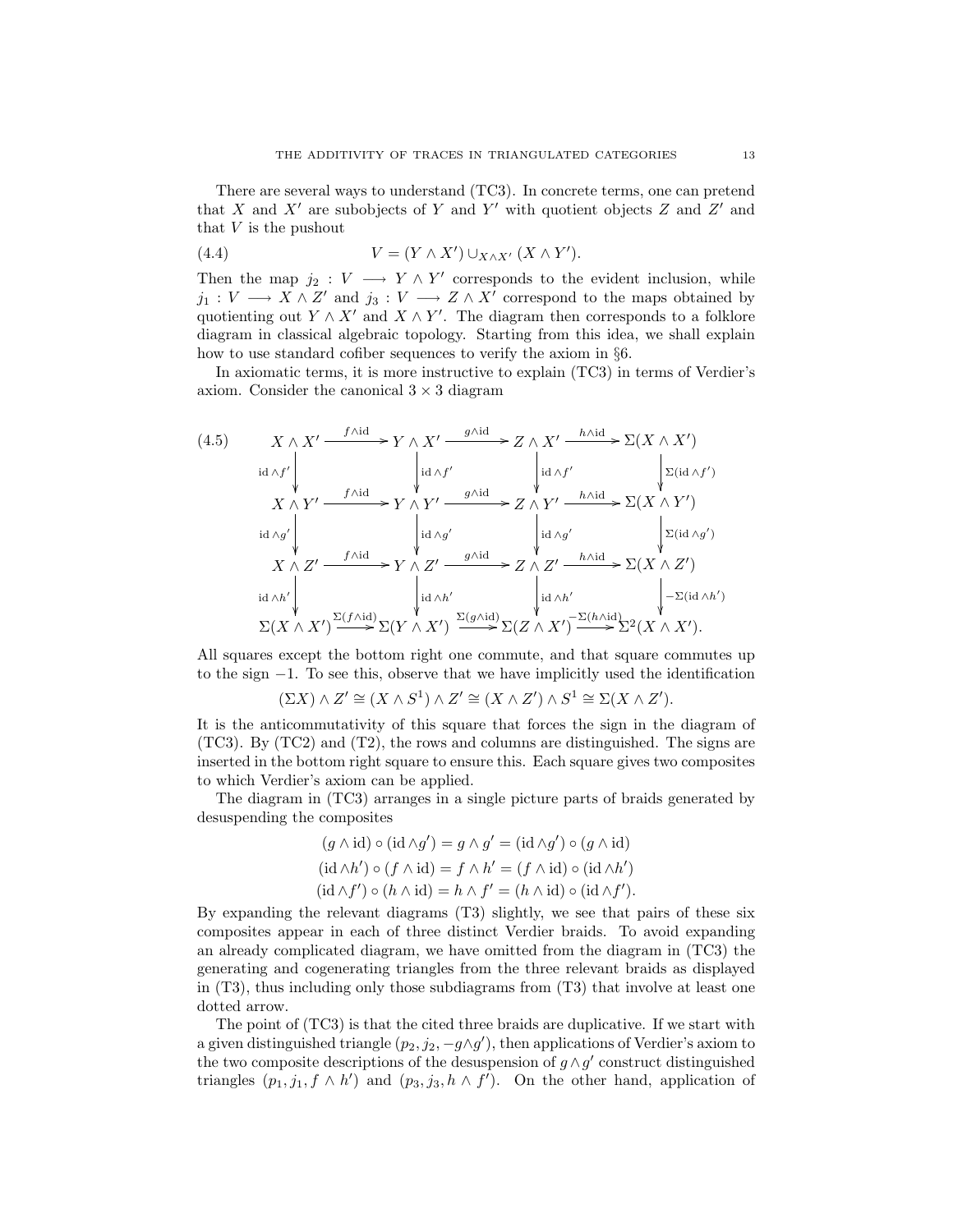Verdier's axiom to the desuspension of the composite  $(f \wedge id) \circ (-id \wedge h')$  constructs  $(p_3, j_3, h \wedge f')$  from  $(p_1, j_1, f \wedge h')$ . The axiom (TC3) says that we can use the same maps in these a priori different ways of generating braids with the same objects. This discussion leads to the following addendum. Compare Definition 3.8.

**Lemma 4.6.** In the diagram of Axiom TC3, the six squares that have V as a vertex are pushpull squares.

*Proof.* Three of the squares have side arrows  $(p_1, p_2)$ ,  $(p_1, p_3)$ ,  $(p_2, p_3)$  with target V, three have side arrows  $(j_1, j_2)$ ,  $(j_1, j_3)$ ,  $(j_2, j_3)$  with source V. These squares pair up as the central squares in the three braids cited in the paragraph above, and the conclusion is immediate from Lemma 3.6.  $\Box$ 

Applying (TC3) to the distinguished triangles  $(-\Sigma^{-1}h, f, g)$  and  $(-\Sigma^{-1}h', f', g')$ , we obtain the following equivalent form of that axiom.

**Lemma 4.7** (TC3'). For the distinguished triangles  $(f, g, h)$  and  $(f', g', h')$  displayed in (TC3), there are distinguished triangles

$$
X \wedge Z' \xrightarrow{k_1} W \xrightarrow{q_1} Z \wedge Y' \xrightarrow{h \wedge g'} \Sigma(X \wedge Z')
$$
  

$$
Y \wedge Y' \xrightarrow{k_2} W \xrightarrow{q_2} \Sigma(X \wedge X') \xrightarrow{-\Sigma(f \wedge f')} \Sigma(Y \wedge Y')
$$
  

$$
Z \wedge X' \xrightarrow{k_3} W \xrightarrow{q_3} Y \wedge Z' \xrightarrow{g \wedge h'} \Sigma(Z \wedge X')
$$

such that the following diagram commutes.

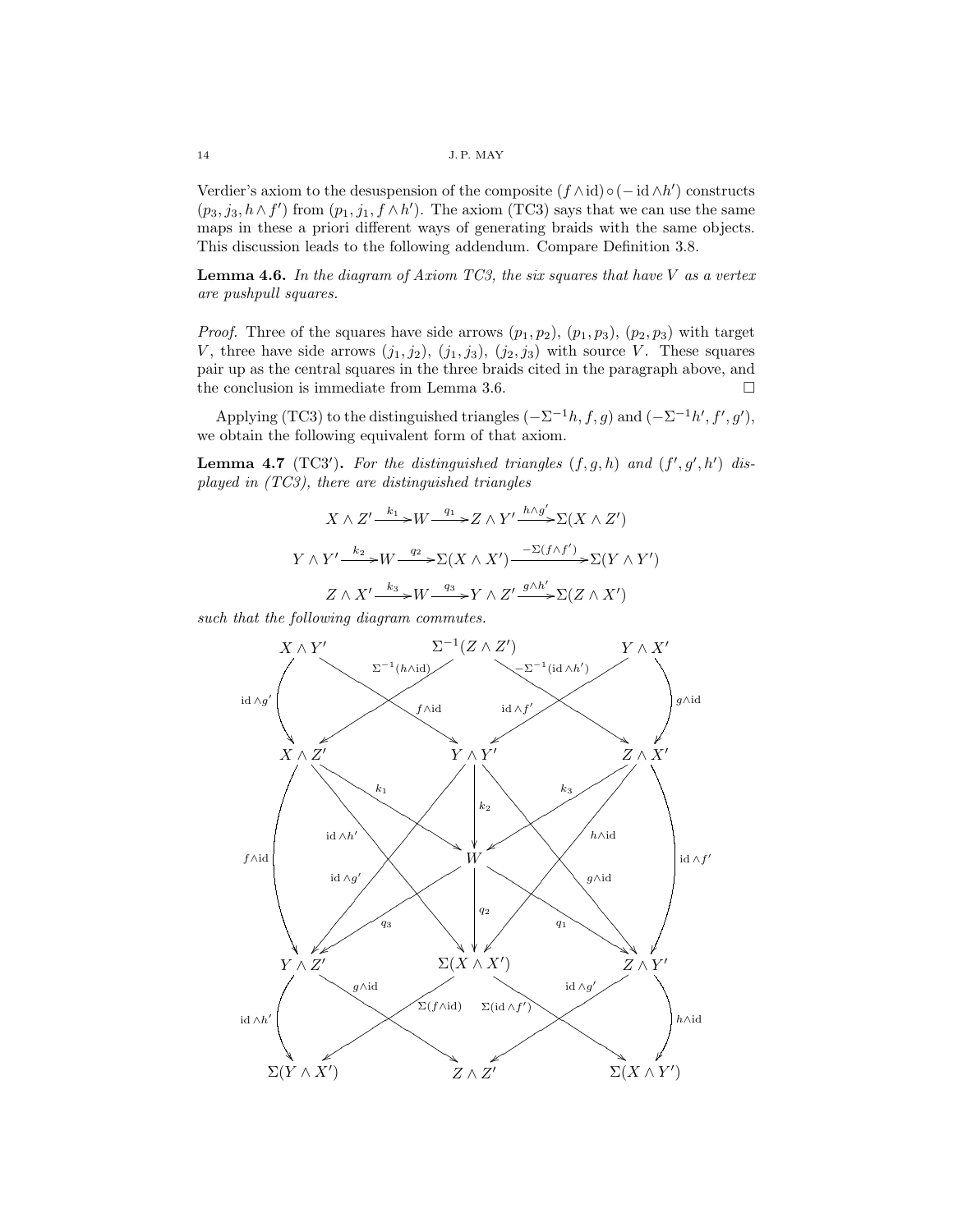For intuition, pretending that we have inclusions of  $X$  in  $Y$  and  $X'$  in  $Y'$  with quotient objects  $Z$  and  $Z'$ , we can think of  $W$  as the quotient object

$$
(4.8) \t\t W = (Y \wedge Y')/(X \wedge X'),
$$

with  $k_2$  being the quotient map and  $k_1$  and  $k_3$  being the inclusions of

$$
X \wedge Z' \cong (X \wedge Y')/(X \wedge X')
$$
 and  $Z \wedge X' \cong (Y \wedge X')/(X \wedge X').$ 

**Lemma 4.9.** In the diagram of Axiom  $TC3'$ , the six squares that have W as a vertex are pushpull squares.

The following obvious remark is quite useful.

Remark 4.10. We can reverse the order of our given triangles  $(f, g, h)$  and  $(f', g', h')$ and apply (TC3) and (TC3'). We agree to write  $\overline{V}$ ,  $\overline{W}$ , and similarly for maps in such resulting diagrams. By (TR3), we can obtain equivalences  $\gamma: V \longrightarrow \overline{V}$  and  $\gamma: W \longrightarrow \overline{W}$  such that  $\overline{p}_2 \circ \gamma = \gamma \circ p_2$ ,  $\overline{j}_2 \gamma = \gamma j_2$ ,  $k_2 \circ \gamma = \gamma \circ k_2$ , and  $\overline{q}_2 \gamma = \gamma q_2$ . We can then redefine the remaining maps  $\bar{r}$  ( $\bar{r} = \bar{p}_i$ ,  $\bar{j}_i$ ,  $k_i$ ,  $\bar{q}_i$ ,  $i = 1$  and 3) by taking  $\bar{r} = \gamma \circ r \circ \gamma^{-1}$ . It follows from the axioms that the new diagrams still satisfy the properties specified in  $(TC3)$  and  $(TC3')$ . We say that the new diagrams are involutions of the original diagrams for  $(f, g, h)$  and  $(f', g', h')$ .

The heart of our work concerns the interplay between  $(TCS)$  and  $(TCS')$ ; We retain their notations.

**Axiom TC 4** (The additivity axiom). The maps  $j_i$  and  $k_i$  can be so chosen that the following diagram is a pushpull square.

$$
\begin{array}{ccc}\n & V & \xrightarrow{j_2} & Y \wedge Y' \\
\downarrow^{(j_1,j_3)} & & & \downarrow^{k_2} \\
(X \wedge Z') \vee (Z \wedge X') & \xrightarrow(k_1,k_3)} & W\n\end{array}
$$

In particular,  $k_2 \circ j_2 = k_1 \circ j_1 + k_3 \circ j_3$ .

We will show how to use equations  $(4.4)$  and  $(4.8)$  to derive this axiom in §6. In fact, we will see that, in practice, the square comes from a distinguished triangle; compare Remark 3.7 and Definition 3.8. This suggests the following strengthened alternative to the concept of compatibility that we are in the process of defining.

**Definition 4.11.** A strong triangulation of  $\mathscr C$  is *strongly compatible* with its symmetric monoidal structure if the maps of  $(TC3)$  and  $(TC3')$  can be so chosen that the pushpull squares of Lemmas 4.6 and 4.9 and of (TC4) all arise from distinguished triangles.

To see the plausibility of (TC4), observe that there is yet another Verdier braid in sight, coming from the relation

$$
(j_1, j_3) \circ p_2 = (\Sigma^{-1}h \wedge id, \Sigma^{-1}id \wedge h').
$$

We have a given distinguished triangle

$$
\Sigma^{-1}(Z \wedge Z') \xrightarrow{p_2} V \xrightarrow{j_2} Y \wedge Y' \xrightarrow{-g \wedge g'} Z \wedge Z'.
$$

If the triangulation is strong, we also have distinguished triangles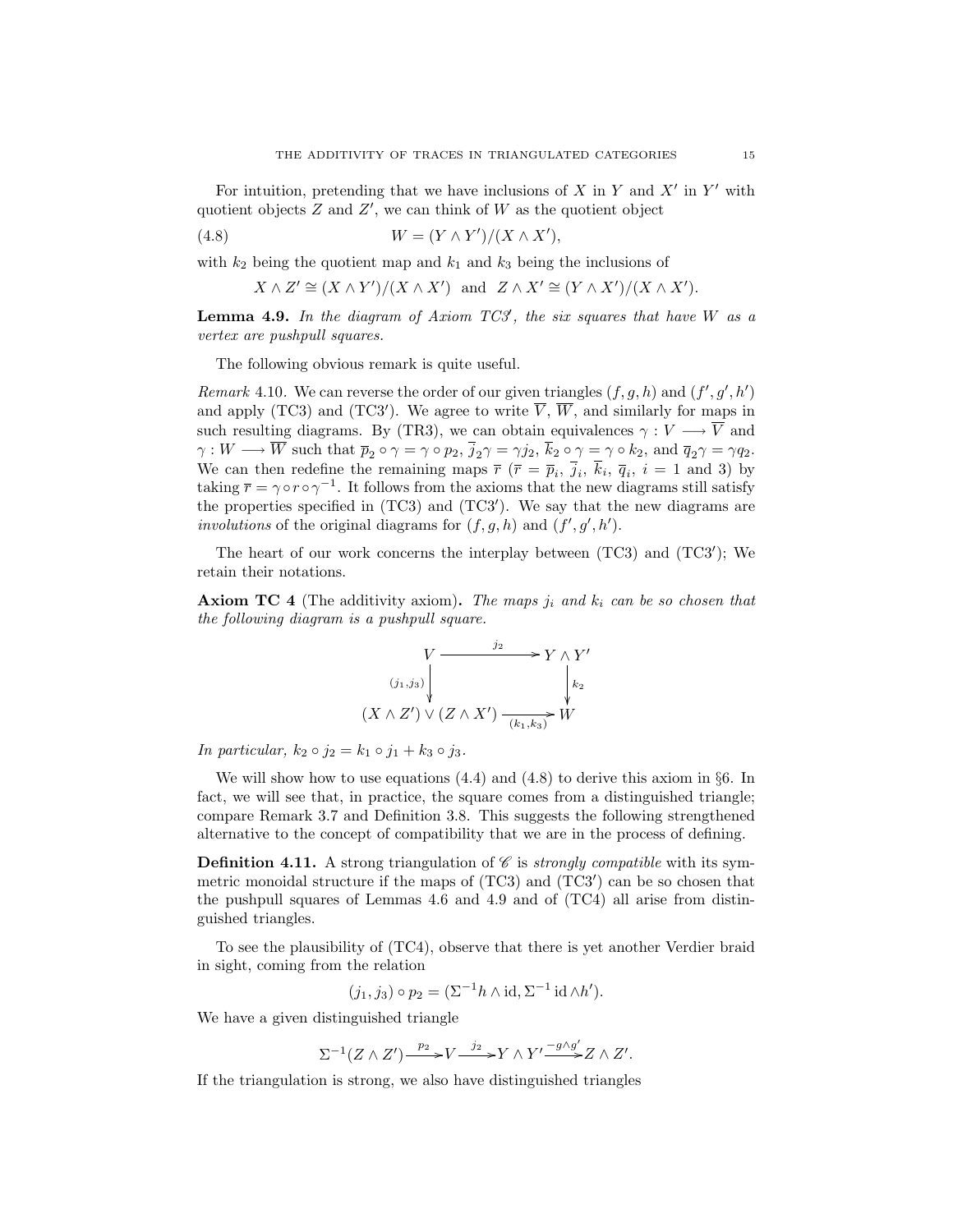$$
V \longrightarrow^{(j_1,j_3)} (X \wedge Z') \vee (Z \wedge X') \longrightarrow^{(id \wedge h', h \wedge id)} \Sigma(X \wedge X') \longrightarrow^{ \Sigma(p_3 \circ (id \wedge f'))} \Sigma V
$$
  

$$
\Sigma^{-1}(Z \wedge Z') \longrightarrow^{( \Sigma^{-1} h \wedge id, \Sigma^{-1} id \wedge h')} (X \wedge Z') \vee (Z \wedge X') \longrightarrow^{(k_1,k_3)} W \longrightarrow^{(g \wedge id)q_3} Z \wedge Z'.
$$

Taking these three triangles as input in Verdier's axiom and noting that

$$
\Sigma j_2 \circ \Sigma (p_3 \circ (\mathrm{id} \wedge f')) = -\Sigma (f \wedge f'),
$$

(TC4) states that the maps asserted to exist by Verdier's axiom can be taken to be the maps  $k_2$  and  $q_2$  of the given distinguished triangle

$$
Y \wedge Y' \xrightarrow{k_2} W \xrightarrow{q_2} \Sigma(X \wedge X') \xrightarrow{-\Sigma(f \wedge f')} \Sigma(Y \wedge Y').
$$

Finally, we need an axiom that relates duality to ∧-products of distinguished triangles. Keeping the original distinguished triangle  $(f, g, h)$ , we specialize the distinguished triangle  $(f', g', h')$  to

$$
DZ \xrightarrow{Dg} DY \xrightarrow{Df} DX \xrightarrow{D(\Sigma^{-1}h)} \Sigma DZ.
$$

We can construct diagrams as in  $(TC3)$  and  $(TC3')$  for both this pair of distinguished triangles and for the same pair of distinguished triangles in the reverse order. We adopt the notations of Remark 4.10 for the relevant objects and maps. Observe that we have a natural map  $\rho: X \longrightarrow DDX$  and a natural composite

(4.12) 
$$
\xi: X \wedge DX \xrightarrow{\rho \wedge \mathrm{id}} DDX \wedge DX \xrightarrow{\wedge} D(DX \wedge X),
$$

both of which are isomorphisms when  $X$  is dualizable. We have the following pleasant observation. The duals of the diagrams in  $(TC3)$  and  $(TC3')$ , if flipped over (or read from bottom to top), give further diagrams of the same shape. This is not an accident.

**Lemma 4.13.** Let  $X$ ,  $Y$ , and therefore  $Z$  be dualizable. Then, using isomorphisms  $\xi$ , the dual of a diagram as in (TC3) for the triangles  $(f, g, h)$  and  $(Dg, Df, D\Sigma^{-1}h)$ is a diagram as in  $(TCS')$  for the same triangles in the reverse order.

That is, taking  $\overline{W} = DV$  with V as in (TC3) and taking

$$
(\overline{k}_1, \overline{k}_2, \overline{k}_3) = (Dj_3, Dj_2, Dj_1)
$$
 and  $(\overline{q}_1, \overline{q}_2, \overline{q}_3) = (Dp_3, Dp_2, Dp_1)$ ,

we obtain a diagram as in (TC3') for  $(Dg, Df, D\Sigma^{-1}h)$  and  $(f, g, h)$ . We can now formulate our last compatibility axiom. Despite considerable effort, I have not been able to deduce it from the others. Recall Remark 4.10.

**Axiom TC 5** (The braid duality axiom). There is a diagram as in  $(TCS')$  for the triangles  $(Dg, Df, D\Sigma^{-1}h)$  and  $(f, g, h)$  which satisfies the following properties.

(a) There is a map  $\overline{\varepsilon} : \overline{W} \longrightarrow S$  such that the following diagram commutes.

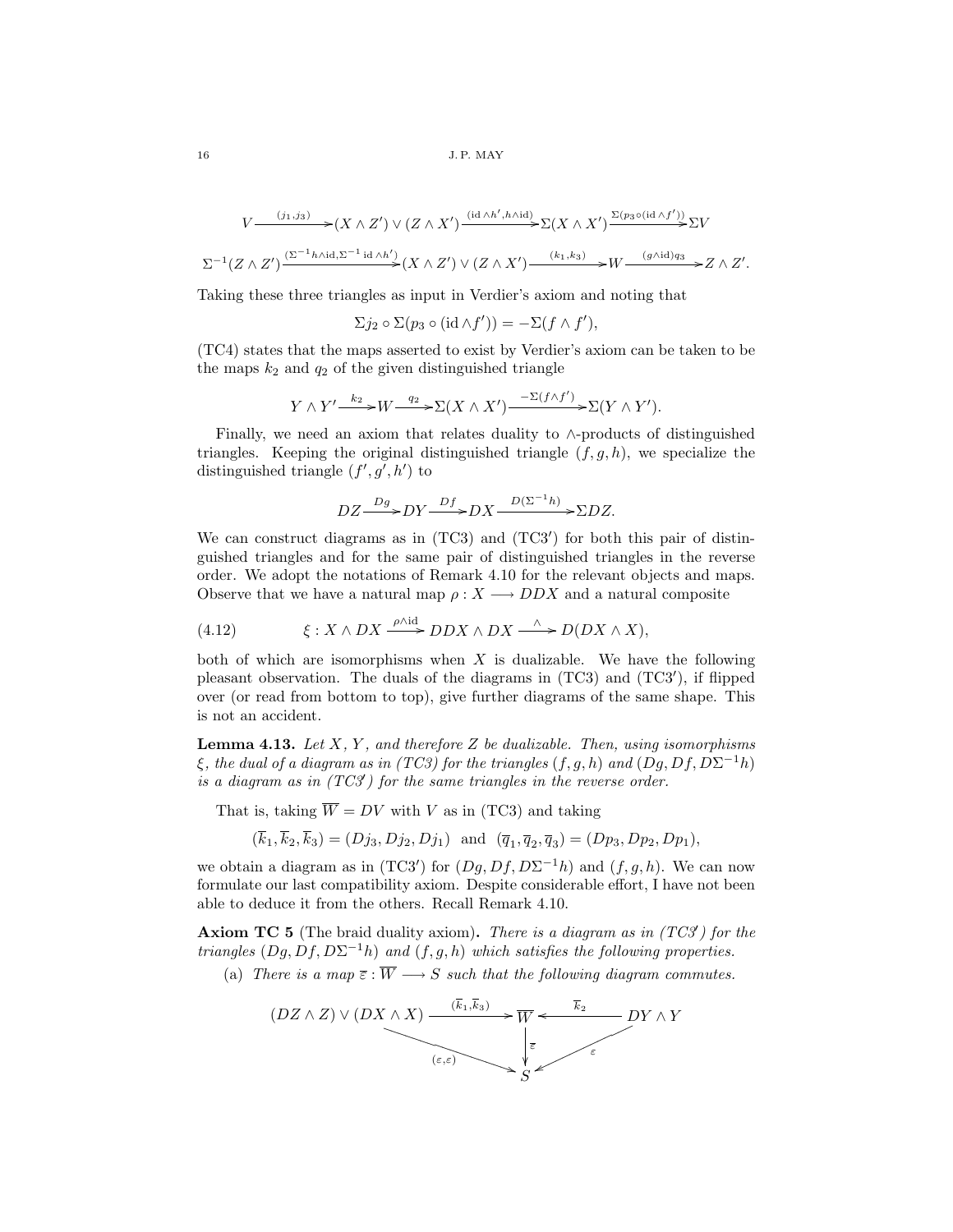(b) If X, Y, and Z are dualizable, then the chosen diagram as in  $(TCS')$  is isomorphic to the dual of a diagram as in  $(TC3)$  for the triangles  $(f, g, h)$ and  $(Dg, Df, D\Sigma^{-1}h)$  and satisfies the additivity axiom (TC4) with respect to an involution of the latter diagram.

Here (b) ensures that the dual of (a) also holds. A diagram chase [8, III.1.4] shows that the coevaluation map  $\eta : S \longrightarrow X \wedge DX$  of a dualizable object X is

$$
D\varepsilon: S \cong DS \longrightarrow D(DX \wedge X) \cong X \wedge DX.
$$

Therefore, via isomorphisms  $\rho$  and  $\xi$ , the dual of the commutative diagram in (a) gives the commutative diagram in the following result.

**Lemma 4.14** (TC5a'). With the diagram (TC3) for  $(f, g, h)$  and  $(Dg, Df, D\Sigma^{-1}h)$ taken as in (TC5b), there is a map  $\overline{\eta}: S \longrightarrow V$  such that the following diagram commutes.



This reduces the proof of Theorem 0.1 to quotation of the axioms.

The proof of Theorem 0.1. We are assuming Axioms (TC1)–(TC5), and we have the following commutative diagram. The desired formula  $\chi(Y) = \chi(X) + \chi(Z)$ follows by traversing its outer edge.



Here the top and bottom pairs of triangles are given by  $(TC5a)$  and  $(TC5a')$ , the trapezoids involving maps  $\gamma$  are given by (TC5b) and Remark 4.10, and the remaining trapezoid is given by  $(TC5b)$  and  $(TC4)$ .

# 5. How to prove Verdier's axiom

To prepare for the proofs of the compatibility axioms, we first recall the standard procedure for proving Verdier's axiom (T3).

We assume that our given category  $\mathscr C$  is the "derived category" or "homotopy" category" obtained from some Quillen model category  $\mathscr{B}$ . One can give general formal proofs of our axioms that apply to the homotopy categories associated to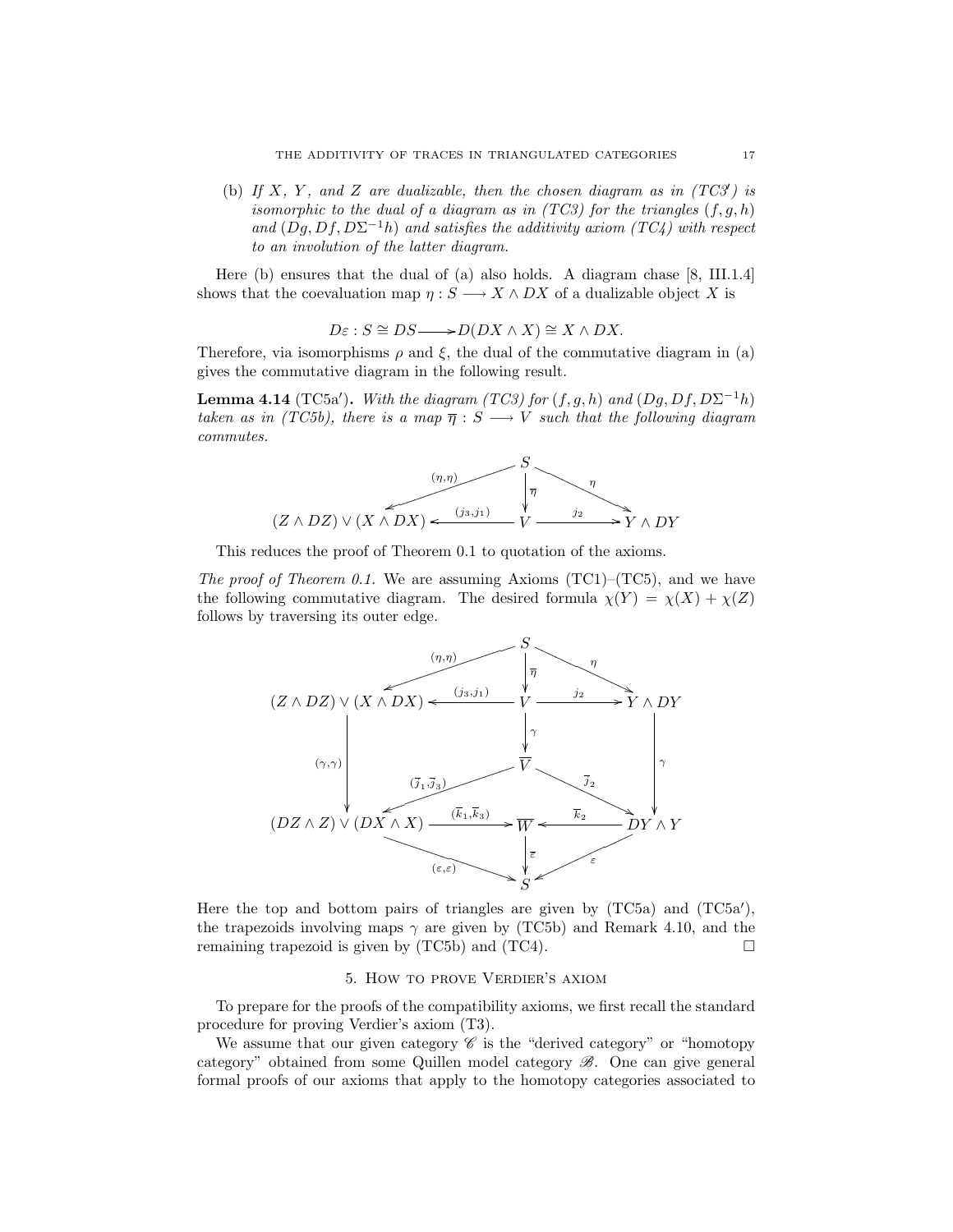"simplicial", "topological", or "homological" model categories that are enriched over based simplicial sets, based spaces, or chain complexes, respectively. We shall be informal, but we shall give arguments in forms that should make it apparent that they apply equally well to any of these contexts. An essential point is to be careful about the passage from arguments in the point-set level model category  $\mathscr{B}$ , which is complete and cocomplete, to conclusions in its homotopy category  $\mathscr{C}$ , which generally does not have limits and colimits.

We assume that  $\mathscr B$  is tensored and cotensored over the category in which it is enriched. We then have canonical cylinders, cones, and suspensions, together with their Eckmann-Hilton duals. The duals of cylinders are usually called "path objects" in the model theoretic literature (although in based contexts that term might more sensibly be reserved for the duals of cones). When we speak of homotopies, we are thinking in terms of the canonical cylinder  $X \otimes I$  or path object  $Y^I$ , and we need not concern ourselves with left versus right homotopies in view of the adjunction

$$
\mathscr{B}(X \otimes I, Y) \longrightarrow \mathscr{B}(X, Y^I).
$$

Hovey [5] gives an exposition of much of the relevant background material on simplicial model categories. Discussions of topological model categories appear in [4] and [9]. Homological model categories appear implicitly in [5] and [7, III§1]. Of course, we must assume that the functor  $\Sigma$  on  $\mathscr B$  induces a self-equivalence of  $\mathscr C$ . This is enough for the verification of most of the axioms but, to verify parts of (TC2) and (TC5), we assume more precisely that the adjunction between  $\Sigma : \mathscr{B} \longrightarrow \mathscr{B}$ and its right adjoint  $\Omega$  is a Quillen equivalence of model categories. (See e.g. [5, 1.3.3] for a discussion of this notion).

The distinguished triangles in  $\mathscr C$  are the triangles that are isomorphic in  $\mathscr C$  to a canonical distinguished triangle of the form

(5.1) 
$$
X \xrightarrow{f} Y \xrightarrow{i(f)} Cf \xrightarrow{p(f)} \Sigma X
$$

in  $\mathscr{B}$ . Here  $Cf = Y \cup_f CX$ , where  $CX$  is the cone on X, and  $i(f)$  and  $p(f)$  are the evident canonical maps. Then (T1) is clear and (T2) is a standard argument with cofiber sequences. One uses formal comparison arguments (as in [17, II.1.3.2]) to reduce the verification of (T3) in  $\mathscr C$  to consideration of canonical cofiber sequences in  $\mathscr{B}$ . In  $\mathscr{B}$ , one writes down the following version of the braid in (T3).



Here  $h = g \circ f$ , j and j' are evident canonical induced maps,  $j'' = \Sigma i(f) \circ p(g)$ , and the diagram commutes in  $\mathscr{B}$ . One proves (T3) by writing down explicit inverse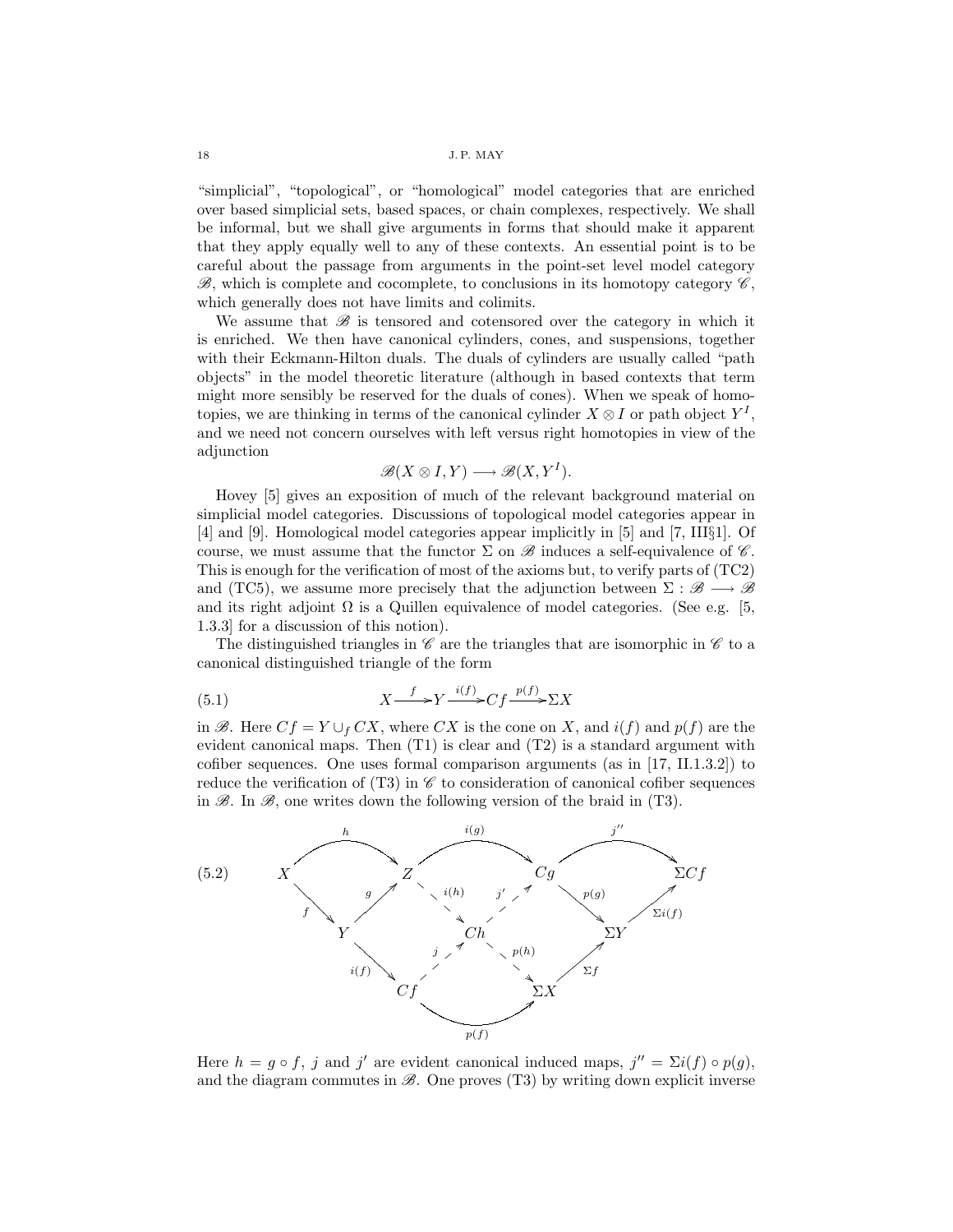homotopy equivalences

$$
\xi: Cg \longrightarrow Cj
$$
 and  $\nu: Cj \longrightarrow Cg$ 

such that  $j' = \nu \circ i(j)$  and  $j'' = p(j) \circ \xi$ . Details of the algebraic argument are in [17, pp. 75–77], and the analogous topological argument is an illuminating exercise.

We could go on to use these Verdier braids to prove (TC3) and (TC4), but there are simpler proofs that give more information. To see this, we need a reformulation of the original triangulation.

Assuming, as can be arranged by cofibrant approximation, that  $f$  is a cofibration between cofibrant objects, the quotient  $Y/X$  is cofibrant. Let  $Mf$  be the mapping cylinder of f. Passage to pushouts from the evident commutative diagram



gives a quotient map  $q(f) : Cf \longrightarrow Y/X$ . By [5, 5.2.6], we have the following standard result. It is central to our way of thinking about triangulated categories.

**Lemma 5.3.** Let  $f : X \longrightarrow Y$  be a cofibration between cofibrant objects. Then the quotient map  $q(f): Cf \longrightarrow Y/X$  is a weak equivalence.

Now define

$$
\delta(f): Y/X \longrightarrow \Sigma X
$$

to be the map in  $\mathscr C$  represented by the formal "connecting map"

$$
(5.4) \t\t Y/X \xleftarrow{q(f)} Cf \xrightarrow{p(f)} \Sigma X
$$

in  $\mathscr{B}$ . Observe that (5.4) gives a functor from cofibrations in  $\mathscr{B}$  to diagrams in  $\mathscr{B}$ . The composite  $q(f) \circ i(f) : Y \longrightarrow Y/X$  is the evident quotient map, which we denote by  $\pi(f)$ . Therefore, when we pass to  $\mathscr{C}$ , our canonical distinguished triangle (5.1) is isomorphic to the triangle represented by the diagram

(5.5) 
$$
X \xrightarrow{f} Y \xrightarrow{\pi(f)} Y/X \xrightarrow{\delta(f)} \Sigma X
$$

in  $\mathscr{B}$ , and our triangulation consists of all triangles in  $\mathscr{C}$  that are isomorphic to one of this alternative canonical form. This reformulation has distinct advantages.

Returning to Verdier's axiom, we can replace the given maps  $f, g$ , and thus  $h = q \circ f$  by cofibrations between cofibrant objects, and then the quotient objects  $Y/X$ ,  $Z/X$  and  $Z/Y$  are cofibrant. The point of Verdier's axiom now reduces to just the observation that  $Z/Y$  is canonically isomorphic in  $\mathscr{B}$  to  $(Z/X)/(Y/X)$ . Using our new canonical cofibrations  $(5.5)$  starting from  $f, g, h$ , and the cofibration  $j: Y/X \longrightarrow Z/X$ , we obtain the following braid.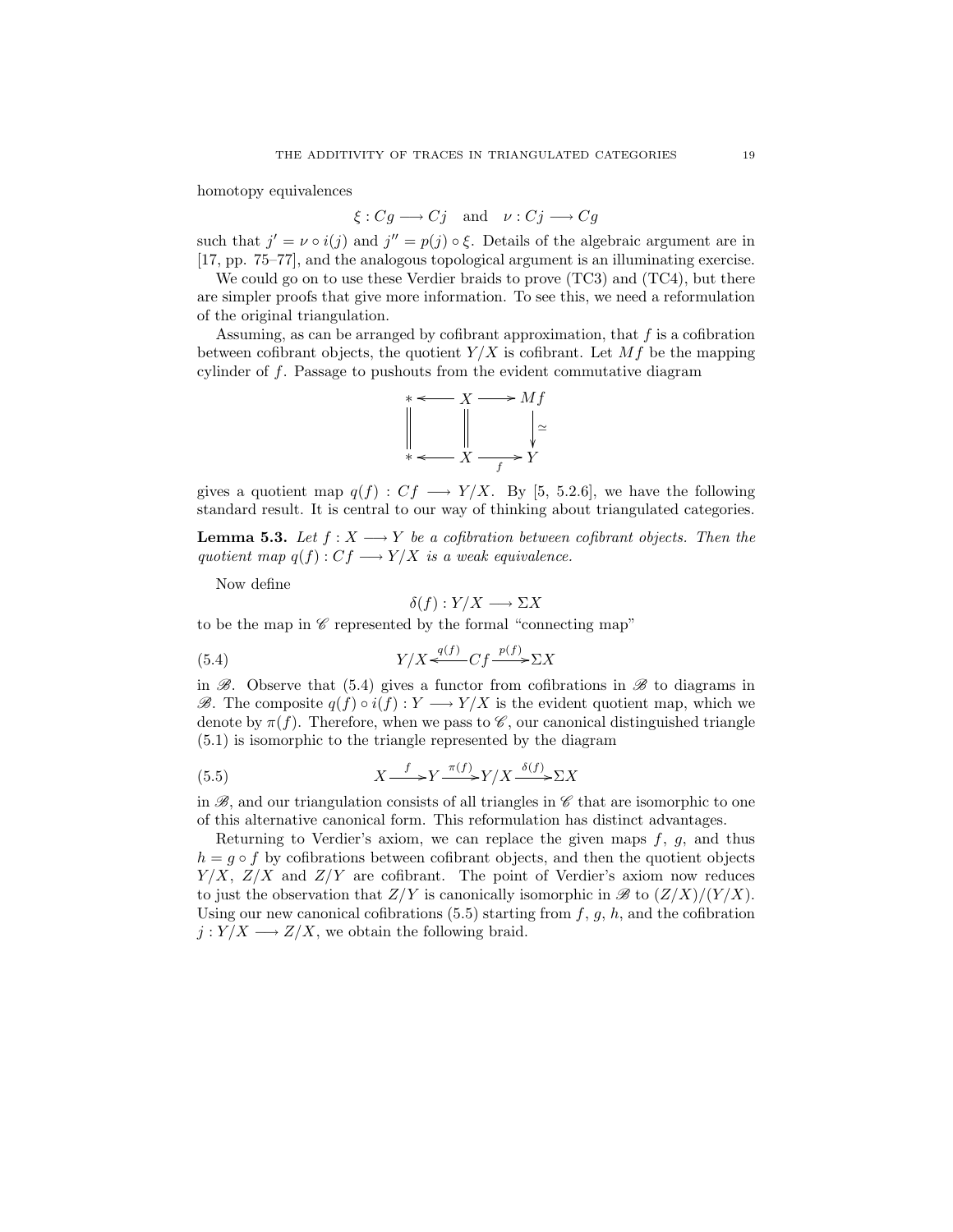

Expanding the arrows  $\delta$  as in (5.4), we find that this braid in  $\mathscr C$  is represented by an actual commutative diagram in  $\mathscr{B}$ , but of course with some wrong way arrows. With this proof of Verdier's axiom, there is no need to introduce the explicit homotopies  $\xi$  and  $\nu$  of our first proof. Modulo equivalences, the two central braids in (5.6) are as follows. Here and later, we generally write  $C(Y, X)$  instead of  $Cf$  for a given cofibration  $f : X \longrightarrow Y$ .



These are both pushouts in which the horizontal arrows are cofibrations and all objects are cofibrant. By the following lemma, this implies that, in  $\mathscr{C}$ , these two squares give pushpull diagrams that arise from distinguished triangles. We conclude that  $\mathscr C$  is strongly triangulated in the sense of Definition 3.8.

**Lemma 5.7.** Suppose given a pushout diagram in  $\mathcal{B}$ ,

$$
X \xrightarrow{f} Y
$$
  
\n
$$
g \downarrow \qquad \qquad \downarrow j
$$
  
\n
$$
Z \xrightarrow{k} W,
$$

in which  $f$  and therefore  $k$  are cofibrations and all objects are cofibrant. Then there is a distinguished triangle

$$
X \xrightarrow{(-f,g)} Y \vee Z \xrightarrow{(j,k)} W \xrightarrow{(\Sigma X)} X.
$$

in  $\mathscr C$ . Thus the original square gives rise to a pushpull square in  $\mathscr C$ .

Proof. Standard topological arguments work model theoretically to give a weak pushout (double mapping cylinder)  $M(f, g)$  in  $\mathscr B$  which fits into a canonical triangle

$$
X\vee Y\frac{(j',k')}{\longrightarrow}M(f,g)\frac{\pi}{\longrightarrow}\Sigma X\frac{\delta}{\longrightarrow}\Sigma X\vee\Sigma Y
$$

as in (5.5). It is easy to check that  $\delta = (f, -g)$  in  $\mathscr C$  and that there is a weak equivalence  $M(f, g) \longrightarrow W$  under  $Y \lor Z$  in  $\mathscr{B}$ . The conclusion follows.  $\square$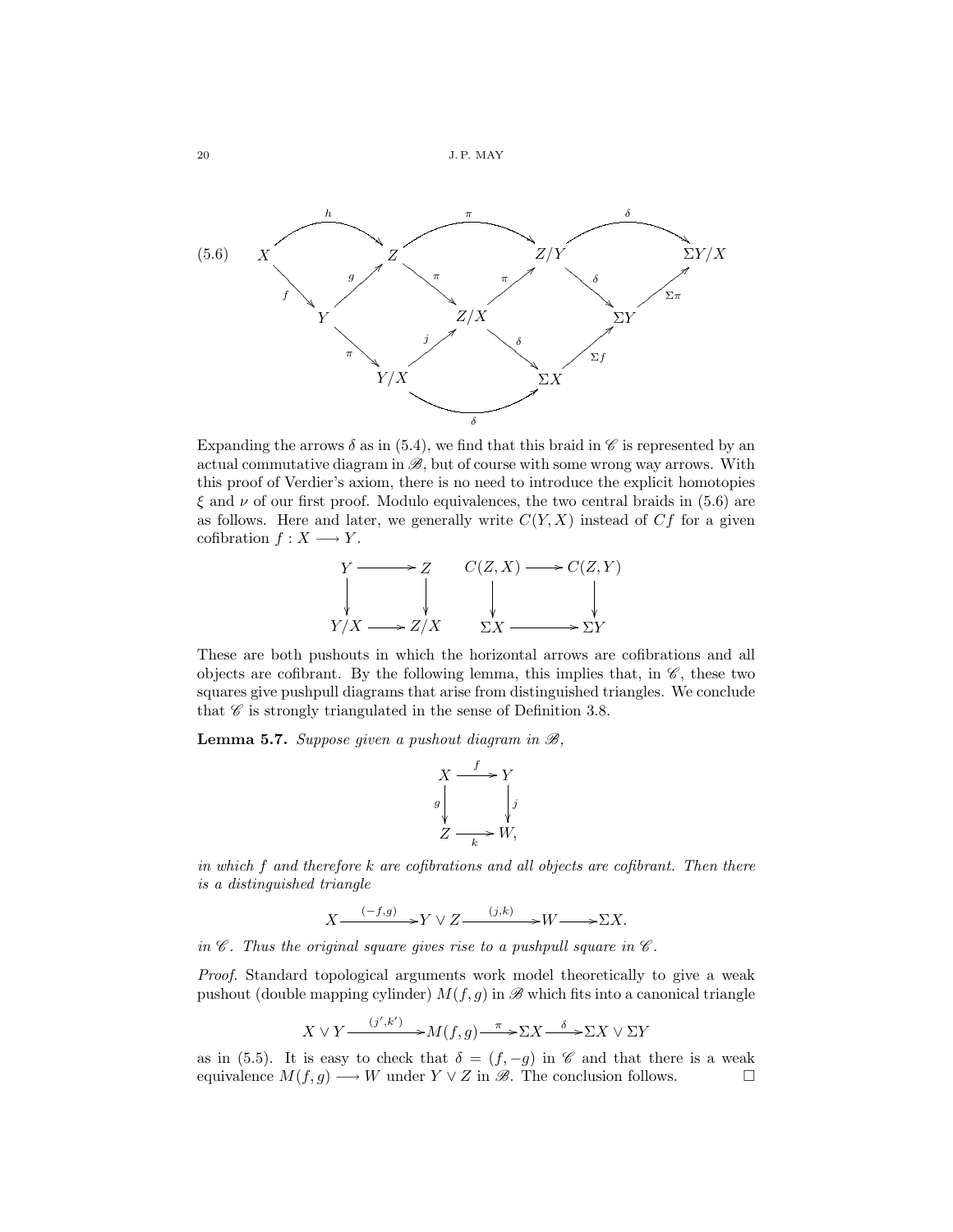## 6. How to prove the braid and additivity axioms

We now consider axioms (TC1)–(TC4). Here, in addition to the assumptions of the previous section, we assume that the closed symmetric monoidal structure on the homotopy category  $\mathscr C$  is induced from a closed symmetric monoidal structure on  $\mathscr{B}$ . There are model theoretic axioms, specified in [15] and [5], that codify the relationship between products ∧ and cofibrations in reasonable monoidal model categories, and we assume that such standard properties hold in  $\mathscr{B}$ . They are known to hold in the usual examples. The most important axiom, which is called the pushout-product axiom in [15], asserts that, for cofibrations  $f: X \longrightarrow Y$  and  $f' : X' \longrightarrow Y'$ , the evident induced map

$$
V = (X \wedge Y') \cup_{X \wedge X'} (Y \wedge X') \longrightarrow Y \wedge Y'
$$

is a cofibration which is acyclic if either f or g is acyclic. It follows that, for any object  $T$ , the dual induced map

$$
F(Y \wedge Y', T) \longrightarrow F(V, T) \cong F(X \wedge Y', T) \times_{F(X \wedge X', T)} F(Y \wedge X', T)
$$

is a fibration. Some equivalent conditions are given in [5, 4.2.2].

The verification of (TC1) is trivial, and the verification of (TC2) is standard; see Hovey [5, 6.41., 6.6.3]. For the cofiber sequences of (TC2) that involve  $\wedge$ , one uses the triangulation by cofibrations. For the cofiber sequences of (TC2) that involve the internal hom functor  $F$ , one verifies that the negative of the triangulation by cofiber sequences is the triangulation given by fiber sequences in  $\mathscr{B}$ , which are Eckmann-Hilton dual to cofiber sequences and whose development is word-for-word dual to that described in §5. For a given map f with fiber  $Ff$  and cofiber  $Cf$ , there is a map  $\eta : Ff \longrightarrow \Omega Cf$  that is suitably related to the unit and counit of the  $(\Sigma, \Omega)$  adjunction. This can be used in a direct verification of (TC2), as in [8, III§2]; see also [4, II.6.4]. The argument in the homological context is easier.

We consider the new axiom (TC3). We may assume without loss of generality that the given distinguished triangles are of the form (5.5). We write them as

$$
X \xrightarrow{f} Y \xrightarrow{g} Z \xrightarrow{h} \Sigma X \quad \text{and} \quad X' \xrightarrow{f'} Y' \xrightarrow{g'} Z' \xrightarrow{h'} \Sigma X'.
$$

Thus all objects are cofibrant, f and f' are cofibrations,  $Z = Y/X$  and  $Z' = Y'/X'$ , g and g' are quotient maps, and h and h' are connecting maps  $\delta$ . We are thinking of these as diagrams in  $\mathscr{B}$ , the arrows h and h' being shorthand for pairs of arrows as displayed in (5.4).

As in  $(4.4)$  and  $(4.8)$ , we set

$$
V = (Y \wedge X') \cup_{X \wedge X'} (X \wedge Y') \quad \text{and} \quad W = (Y \wedge Y')/(X \wedge X').
$$

We have many canonical isomorphisms of quotients, such as

$$
X \wedge Z' \cong (X \wedge Y')/(X \wedge X'), \quad X \wedge C(Y', X') \cong C(X \wedge Y', X \wedge X'),
$$
  

$$
V/(X \wedge X') \cong (Z \wedge X') \vee (X \wedge Z'), \quad (Y \wedge Y')/V \cong Z \wedge Z'.
$$

These are used heavily in verifying the claims that we are about to make.

By the cited axioms for a monoidal model category, or standard verifications in the usual examples, we have the following canonical triangles as in (5.5). Thus, in each case, the first map is a cofibration, the second map is a quotient map, and the third map is a connecting map as in  $(5.4)$ . Note that  $j_2$  is a cofibration by the pushout-product axiom. The maps  $p_2$  and  $q_2$  are defined in terms of displayed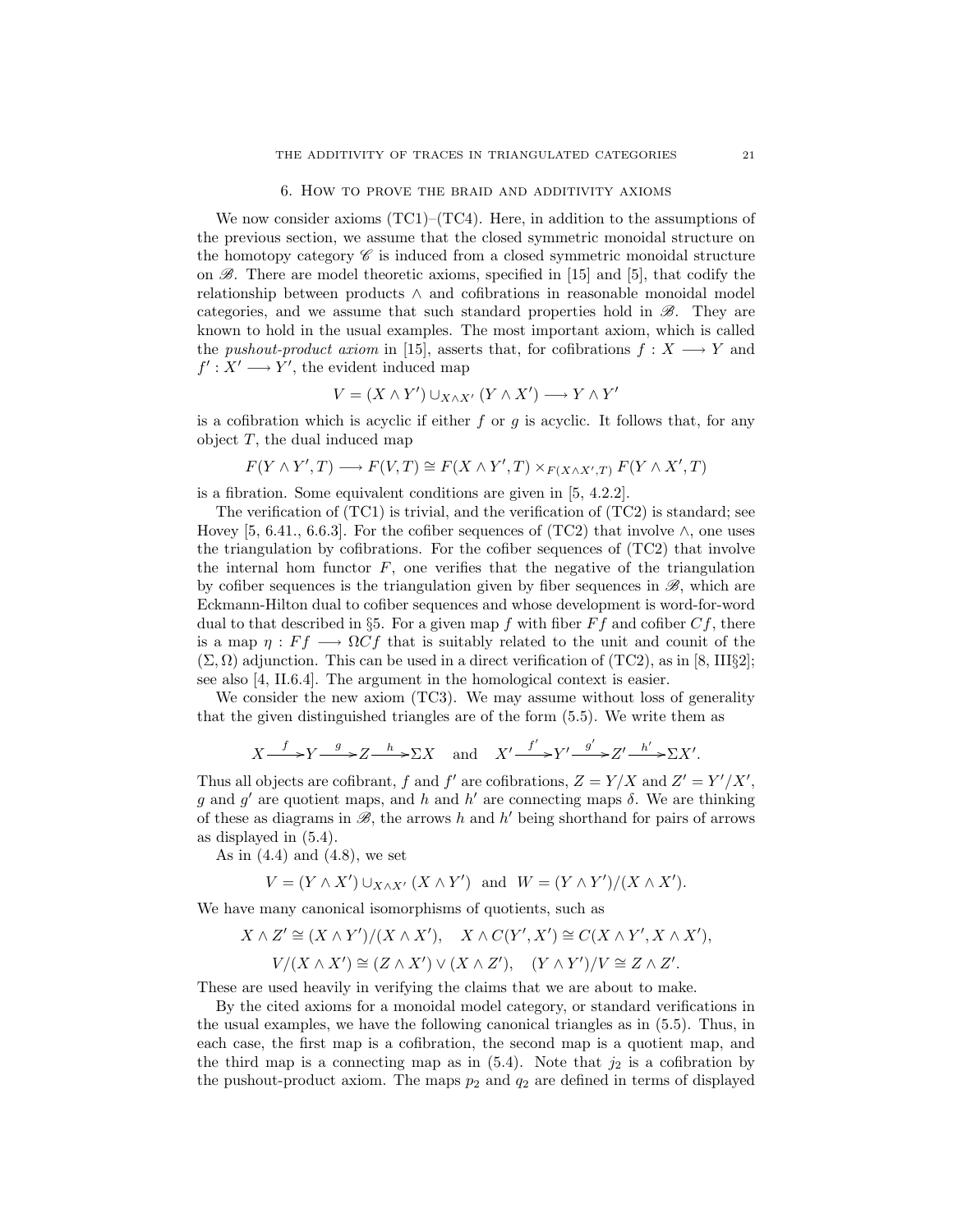connecting maps, and the symbol  $\simeq$  indicates an identification of the class of a given map  $\delta$  in  $\mathscr{C}$ ; each such identification can be verified by an elementary diagram chase.

$$
Y \wedge X' \xrightarrow{p_1} V \xrightarrow{j_1} X \wedge Z' \xrightarrow{\delta \simeq f \wedge h'} \Sigma(Y \wedge X')
$$
  
\n
$$
V \xrightarrow{j_2} Y \wedge Y' \xrightarrow{g \wedge g'} Z \wedge Z' \xrightarrow{\delta \equiv \Sigma p_2} \Sigma V
$$
  
\n
$$
X \wedge Y' \xrightarrow{p_3} V \xrightarrow{j_3} Z \wedge X' \xrightarrow{\delta \simeq h \wedge f'} \Sigma(X \wedge Y')
$$
  
\n
$$
X \wedge Z' \xrightarrow{k_1} W \xrightarrow{q_1} Z \wedge Y' \xrightarrow{\delta \simeq h \wedge g'} \Sigma(X \wedge Z')
$$
  
\n
$$
X \wedge X' \xrightarrow{f \wedge f'} Y \wedge Y' \xrightarrow{k_2} W \xrightarrow{\delta \equiv q_2} \Sigma(X \wedge X')
$$
  
\n
$$
Z \wedge X' \xrightarrow{k_3} W \xrightarrow{q_3} Y \wedge Z' \xrightarrow{\delta \simeq g \wedge h'} \Sigma(Z \wedge X')
$$

Note that there are no signs here. The sign inserted in one of the corresponding distinguished triangles listed in each of (TC3) and (TC3') is dictated by (T2). Straightforward diagram chases, using commutative diagrams in  $\mathscr{B}$ , show that the diagrams displayed in  $(TC3)$  and  $(TC3')$  commute in  $\mathscr{C}$ . Each of these diagrams has one arrow whose label is given with a minus sign. Without the sign, the square of which the arrow is one side would anticommute for the same reason that the bottom right square of (4.5) anticommutes.

This completes the verification of  $(TC3)$  and  $(TC3')$ . While  $(TC3')$  also follows formally from (TC3), its present proof makes (TC4) obvious. Indeed, the following square is a pushout in  $\mathscr{B}$  to which Lemma 5.7 applies.

$$
\begin{array}{ccc}\n & V & \xrightarrow{j_2} & Y \wedge Y' \\
\downarrow^{(j_1,j_3)} & & & \downarrow^{k_2} \\
(X \wedge Z') \vee (Z \wedge X') & \xrightarrow(k_1,k_3)} & W\n\end{array}
$$

Reinterpreting the squares of  $(TC3)$  and  $(TC3')$  in terms of equivalent Verdier braids, we conclude that the strong form of the axioms (TC3) and (TC4) specified in Definition 4.11 holds.

# 7. How to prove the braid duality axiom

We must still verify (TC5). We retain the assumptions of the previous two sections. We will use the following elementary observation.

Lemma 7.1. Suppose given a commutative diagram

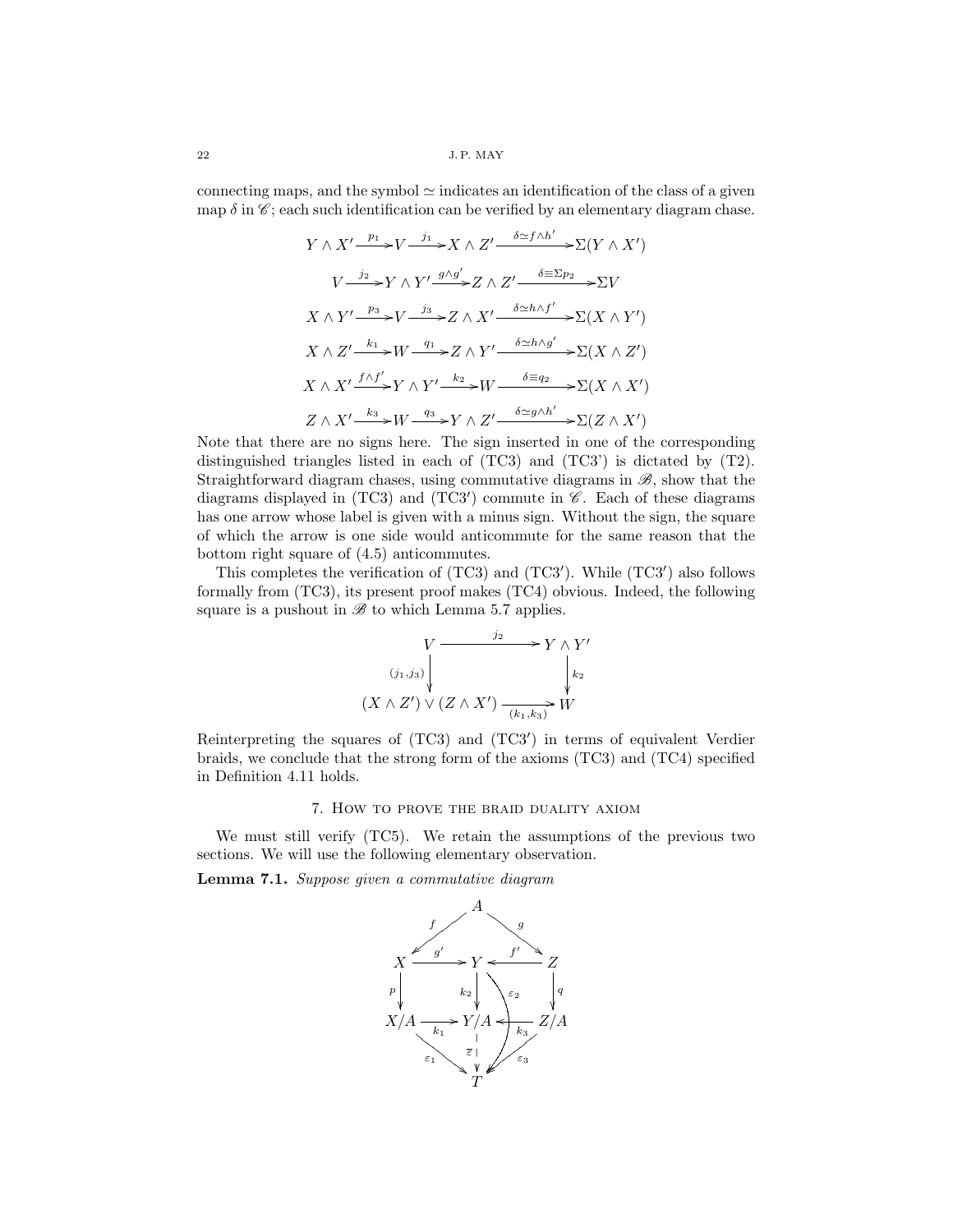in  $\mathscr B$  in which the maps f, g, f', and g' are cofibrations between cofibrant objects, the maps p,  $k_2$ , and q are quotient maps, and the maps  $k_1$  and  $k_3$  are induced by g' and f'. Let  $\overline{\varepsilon}$  :  $Y/A \longrightarrow T$  be the map induced by passage to quotients from  $\varepsilon_2$ . Then  $\overline{\varepsilon} \circ k_1 = \varepsilon_1$  and  $\overline{\varepsilon} \circ k_3 = \varepsilon_3$ .

As in §4, replace  $(f', g', h')$  by the distinguished triangle

(7.2) 
$$
DZ \xrightarrow{Dg} DY \xrightarrow{Df} DX \xrightarrow{D(\Sigma^{-1}h)} \Sigma DZ.
$$

A priori, this lies in  $\mathscr C$ . As we discuss in more detail shortly, we can represent it in  $\mathscr{B}$  by a canonical triangle of the form displayed in (5.5). We can then define

$$
V = (Y \wedge DZ) \cup_{X \wedge DZ} (X \wedge DY) \text{ and } W = (Y \wedge DY)/(X \wedge DZ)
$$

as in §6, with canonical maps  $j_i$ ,  $p_i$ ,  $q_i$ , and  $k_i$ . We can also define

$$
\overline{V} = (DY \wedge X) \cup_{DZ \wedge X} (DZ \wedge Y) \text{ and } \overline{W} = (DY \wedge Y)/(DZ \wedge X)
$$

with canonical maps  $\bar{j}_i$ ,  $\bar{p}_i$ ,  $\bar{q}_i$ , and  $\bar{k}_i$ . The commutativity isomorphism  $\gamma$  for  $\wedge$  in  $\mathscr{B}$ induces isomorphisms  $\gamma: V \longrightarrow \overline{V}$  and  $\gamma: W \longrightarrow \overline{W}$  under which  $\gamma \circ r_i \circ \gamma^{-1} = \overline{r_i}$ for  $r = j$ , p, q, k, as in Remark 4.10. Thus, with these choices, the involution condition of (TC5b) is immediate. We must verify (TC5a) and the rest of (TC5b). For (TC5a), the idea is to apply Lemma 7.1 to the diagram



The problem is that, a priori, the solid arrow part of the diagram only commutes in  $\mathscr C$ . We must show that we can arrange representative objects and maps in  $\mathscr B$  so that the diagram is already defined and commutative there.

We have internal hom objects  $F(X, Y)$  in  $\mathscr{B}$ . When X is cofibrant and Y is fibrant,  $F(X, Y)$  is fibrant. We need the following small observation.

*Remark* 7.4. In topological examples,  $S$  is fibrant, but in cases where that is not so we must use a fibrant approximation  $\lambda : S \longrightarrow T$ . Here  $\lambda$  is an acyclic cofibration. Since a pushout of an acyclic cofibration is an acyclic cofibration, it follows from the pushout-product axiom that we have a composite of acyclic cofibrations

$$
T \cong S \wedge T \longrightarrow (T \wedge S) \cup_{S \wedge S} (S \wedge T) \longrightarrow T \wedge T.
$$

Since T is fibrant, there is a retraction  $r : T \wedge T \longrightarrow T$ , and r is clearly a weak equivalence.

For a cofibrant object X, a cofibrant approximation  $\phi: DX \longrightarrow F(X,T)$  gives a fibrant and cofibrant representative  $DX$  in  $\mathscr{B}$  for the dual of X in  $\mathscr{C}$ . Moreover, the composite

$$
DX \wedge X \xrightarrow{\phi \wedge id} F(X,T) \wedge X \xrightarrow{\varepsilon} T
$$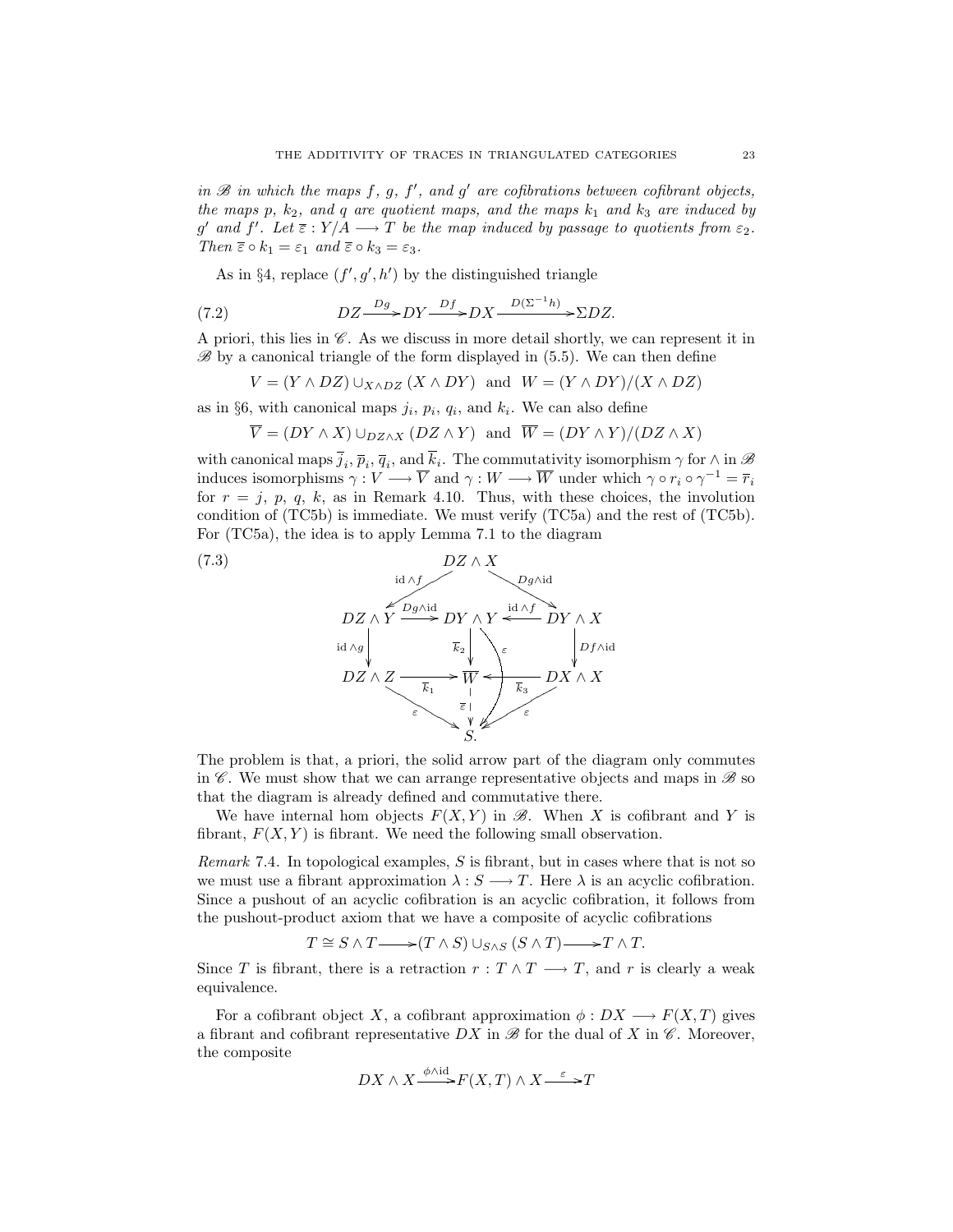in  $\mathscr{B}$  represents the evaluation map  $\varepsilon: DX \wedge X \longrightarrow S$  in  $\mathscr{C}$ .

We have the cofibration  $f: X \longrightarrow Y$  and the quotient map  $g: Y \longrightarrow Z$ . The composite

$$
F(Z,T) {\xrightarrow{F(g,\mathrm{id})}} F(Y,T) {\xrightarrow{F(f,\mathrm{id})}} F(X,T)
$$

is the trivial map, and  $F(f, id)$  is a fibration. Choose a cofibrant approximation  $\psi : DZ \longrightarrow F(Z,T)$  as above and factor  $F(g, id) \circ \psi$  as the composite of a cofibration  $Dg : DZ \longrightarrow DY$  and an acyclic fibration  $\chi: DY \longrightarrow F(Y,T)$ . Define  $DX =$  $DY/DZ$  and let  $Df: DY \longrightarrow DX$  be the quotient map. Since the composite  $F(f, id) \circ \chi : DY \longrightarrow F(X,T)$  is trivial when restricted to  $DZ$ , it factors as  $\phi \circ Df$ for a map  $\phi$  :  $DX = DY/DZ \longrightarrow F(X,T)$ . Clearly  $\chi$  is a cofibrant approximation, and it is implicit in the verification of (TC2) by use of fiber sequences that  $\phi$  is a weak equivalence and thus a cofibrant approximation. Setting

$$
D(\Sigma^{-1}h) = \delta : DX \longrightarrow \Sigma DZ,
$$

we have the required canonical triangle (7.2). Moreover, we have the following commutative diagram in  $\mathscr{B}$ . It represents the diagram (7.3) in  $\mathscr{C}$  and allows us to apply Lemma 7.1 to construct a map  $\overline{\varepsilon} : \overline{W} \longrightarrow T$  in  $\mathscr{B}$  that represents the map  $\overline{\varepsilon}$ in  $\mathscr C$  that is required to verify (TC5a).



To complete the verification of (TC5b), it remains to show that the diagram of (TC3') centered around  $\overline{W}$  is isomorphic in  $\mathscr C$  to the dual of the diagram of  $(TC3)$  centered around V. We need a standard observation that can be verified by comparing cofiber and fiber sequences as in [5, 6.3] or [8, III.2.3].

Remark 7.6. Let  $p: E \longrightarrow B$  be a fibration in  $\mathscr{B}$  with fiber  $i: F \longrightarrow E$ , so that F is the pullback of p along  $* \longrightarrow B$ . We have a fiber sequence in canonical form

$$
\Omega B \xrightarrow{\delta} F \xrightarrow{i} E \xrightarrow{p} B.
$$

This is Eckmann-Hilton dual to (5.5). Shifting to the right, it gives rise to a distinguished triangle

(7.7) 
$$
F \xrightarrow{i} E \xrightarrow{p} B \xrightarrow{\Sigma \delta} \Sigma F
$$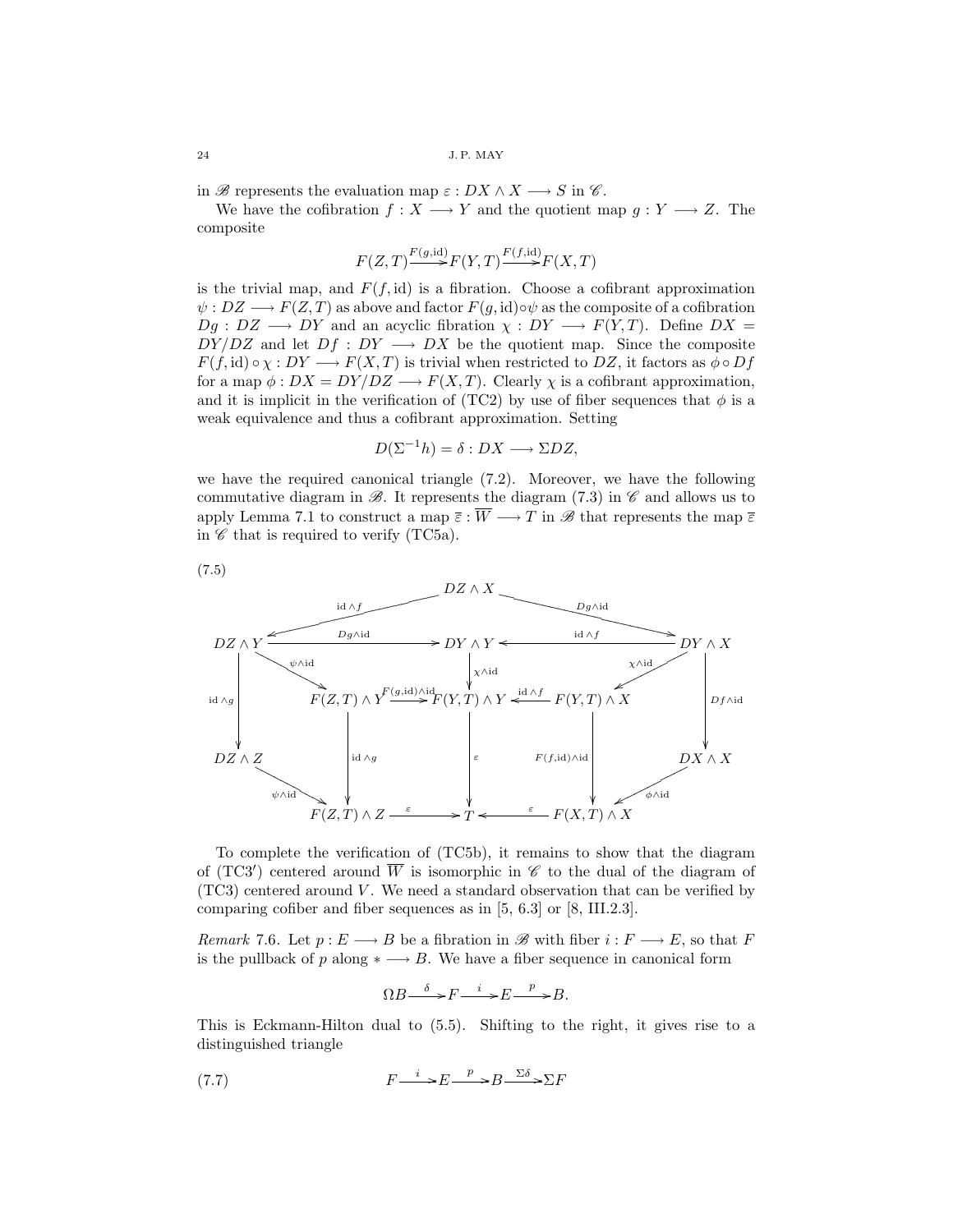in  $\mathscr{C}$ . We have an explicit comparison of this triangle with the canonical distinguished triangle

$$
F \xrightarrow{i} E \longrightarrow C(i) \longrightarrow \Sigma F.
$$

In fact, the canonical composite  $q: Ci \longrightarrow E/F \longrightarrow B$  in  $\mathscr{B}$  is a weak equivalence that restricts to p on E and makes the following diagram commute in  $\mathscr{C}$ :



We use isomorphisms  $\xi : DX \wedge Y \longrightarrow D(X \wedge DY)$  in  $\mathscr{C}$  of (4.12) to identify all entries other than DV and  $\overline{W}$  in our diagrams (TC3') and (TC3), but we must again distinguish between  $\mathscr B$  and  $\mathscr C$ . We use the duals and cofibrant approximations in  $\mathscr{B}$  discussed above. In  $\mathscr{B}$ , we have a map

$$
\rho: X \longrightarrow F(DX, T),
$$

namely the adjoint of the composite

$$
DX \wedge X \xrightarrow{\xi \wedge \mathrm{id}} F(X,T) \wedge X \xrightarrow{\varepsilon} T.
$$

Using this and the map  $r: T \wedge T \longrightarrow T$  of Remark 7.4, we obtain a map

$$
DZ \wedge X \xrightarrow{\psi \wedge \rho} F(Z,T) \wedge F(DX,T) \xrightarrow{F(\mathrm{id},r)\circ \wedge} F(Z \wedge DX,T).
$$

We write  $\xi$  for this map and for other similarly defined maps. They are representatives in  $\mathscr{B}$  for maps  $\xi$  as in (4.12), hence they are weak equivalences. Observe that this depends on arguments in  $\mathscr C$  that are based on the assumption that  $X, Y$ , and Z are dualizable.

Let us write  $D'(-)$  for the functor  $F(-,T)$  on  $\mathscr{B}$ . We define  $\xi : \overline{W} \longrightarrow D'(V)$ as follows. The composite of the map

$$
(\mathrm{id} \wedge g, Df \wedge \mathrm{id}) : DY \wedge Y \longrightarrow (DY \wedge Z) \times_{DX \wedge Z} (DX \wedge Y)
$$

and the cofibration  $Dg \wedge f : DZ \wedge X \longrightarrow DY \wedge Y$  is the trivial map, hence  $(id \wedge g, Df \wedge id)$  factors through a map

$$
\overline{W} \longrightarrow (DY \wedge Z) \times_{DX \wedge Z} (DX \wedge Y).
$$

The maps  $\xi$  for  $DY \wedge Z$ ,  $DX \wedge Z$ , and  $DX \wedge Y$  are compatible, hence they induce a map

$$
(DY \wedge Z) \times_{DX \wedge Z} (DX \wedge Y) \longrightarrow D'(Y \wedge DZ) \times_{D'(X \wedge DZ)} D'(X \wedge DY).
$$

Since the functor  $D'$  converts pushouts to pullbacks, the target here is isomorphic to  $D'(V)$ . The composite of the last two maps is the desired map

$$
\xi : \overline{W} \longrightarrow D'(V).
$$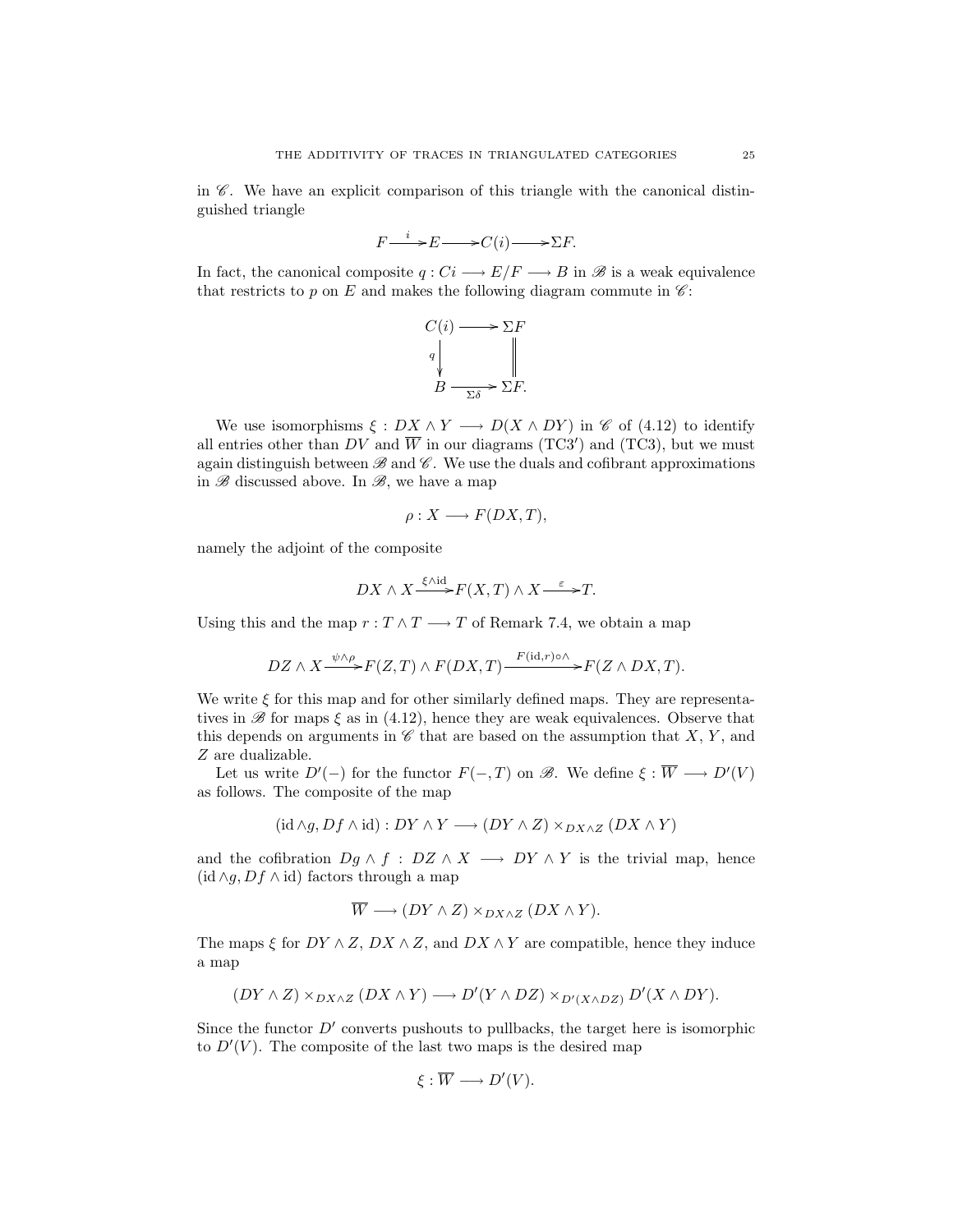Immediate diagram chases from the definitions give that the following diagrams commute in  $\mathscr{B}$ .

DZ ∧ Z <sup>k</sup><sup>1</sup> / ξ ²² W <sup>q</sup><sup>1</sup> / ξ ²² DX ∧ Y ξ ²² D0 (Z ∧ DZ) D<sup>0</sup> (j3) /D<sup>0</sup> (V ) D<sup>0</sup> (p3) /D<sup>0</sup> (X ∧ DY ) DX ∧ X <sup>k</sup><sup>3</sup> / ξ ²² W <sup>q</sup><sup>3</sup> / ξ ²² DY ∧ Z ξ ²² D0 (X ∧ DX) D<sup>0</sup> (j1) /D<sup>0</sup> (V ) D<sup>0</sup> (p1) /D<sup>0</sup> (Y ∧ DZ)

Now consider the following diagram

$$
DZ \wedge X \xrightarrow{Dg \wedge f} DY \wedge Y \xrightarrow{\overline{k}_2} \overline{W} \xrightarrow{\overline{q}_2} \Sigma DZ \wedge X
$$
  

$$
\xi \downarrow \qquad \qquad \xi \downarrow \qquad \qquad \xi
$$
  

$$
D'(Z \wedge DX) \xrightarrow{\overline{\longrightarrow}_{D'(g \wedge Df)}} D'(Y \wedge DY) \xrightarrow{D'(j_2)} D'(V) \xrightarrow{D'(p_2)} \Sigma D'(Z \wedge DX).
$$

The left square clearly commutes in  $\mathcal{B}$ , and another immediate diagram chase from the definitions shows that the middle square commutes in  $\mathscr{B}$ . We must prove that  $\xi : \overline{W} \longrightarrow D'(V)$  is a weak equivalence and that the right hand square, which is the only one in sight that involves connecting maps, commutes in  $\mathscr{C}$ . This will give that our cofibrant version in  $\mathscr B$  of the diagram of (TC3') centering around  $\overline{W}$  is essentially a cofibrant approximation of a fibrant version in  $\mathscr{B}$  of the dual of the diagram of  $(TC3)$  centering around  $V$ .

In the bottom row of the last diagram,  $D'(j_2)$  is a fibration,  $D'(g \wedge Df)$  is its fiber, and, by inspection of duality,  $D'(p_2)$  can be identified in  $\mathscr C$  with a map of the form  $\Sigma \delta$  as in (7.7). Since the left square commutes in  $\mathscr{B}$  and its vertical arrows are weak equivalences, there results a weak equivalence  $\xi : C(Dg \wedge f) \longrightarrow CD'(g \wedge Df)$ that fits into a comparison of canonical distinguished triangles

$$
DZ \wedge X \xrightarrow{Dg \wedge f} DY \wedge Y \longrightarrow C(Dg \wedge f) \longrightarrow \Sigma DZ \wedge X
$$
  

$$
\xi \downarrow \qquad \qquad \xi \downarrow \qquad \qquad \xi
$$
  

$$
D'(Z \wedge DX) \xrightarrow{D'(g \wedge Df)} D'(Y \wedge DY) \longrightarrow CD'(g \wedge Df) \longrightarrow \Sigma D'(Z \wedge DX).
$$

Moreover, the following diagram commutes in  $\mathscr{B}$ , where the bottom arrow q is as in Remark 7.6:

$$
C(Dg \wedge f) \xrightarrow{q} \overline{W}
$$

$$
\xi \downarrow \qquad \qquad \downarrow \xi
$$

$$
CD'(g \wedge Df) \xrightarrow{q} D'(V).
$$

Since both maps q and the left map  $\xi$  are weak equivalences, so is  $\xi : \overline{W} \longrightarrow D'(V)$ . Moreover, a diagram chase from the two diagrams above and the diagram in Remark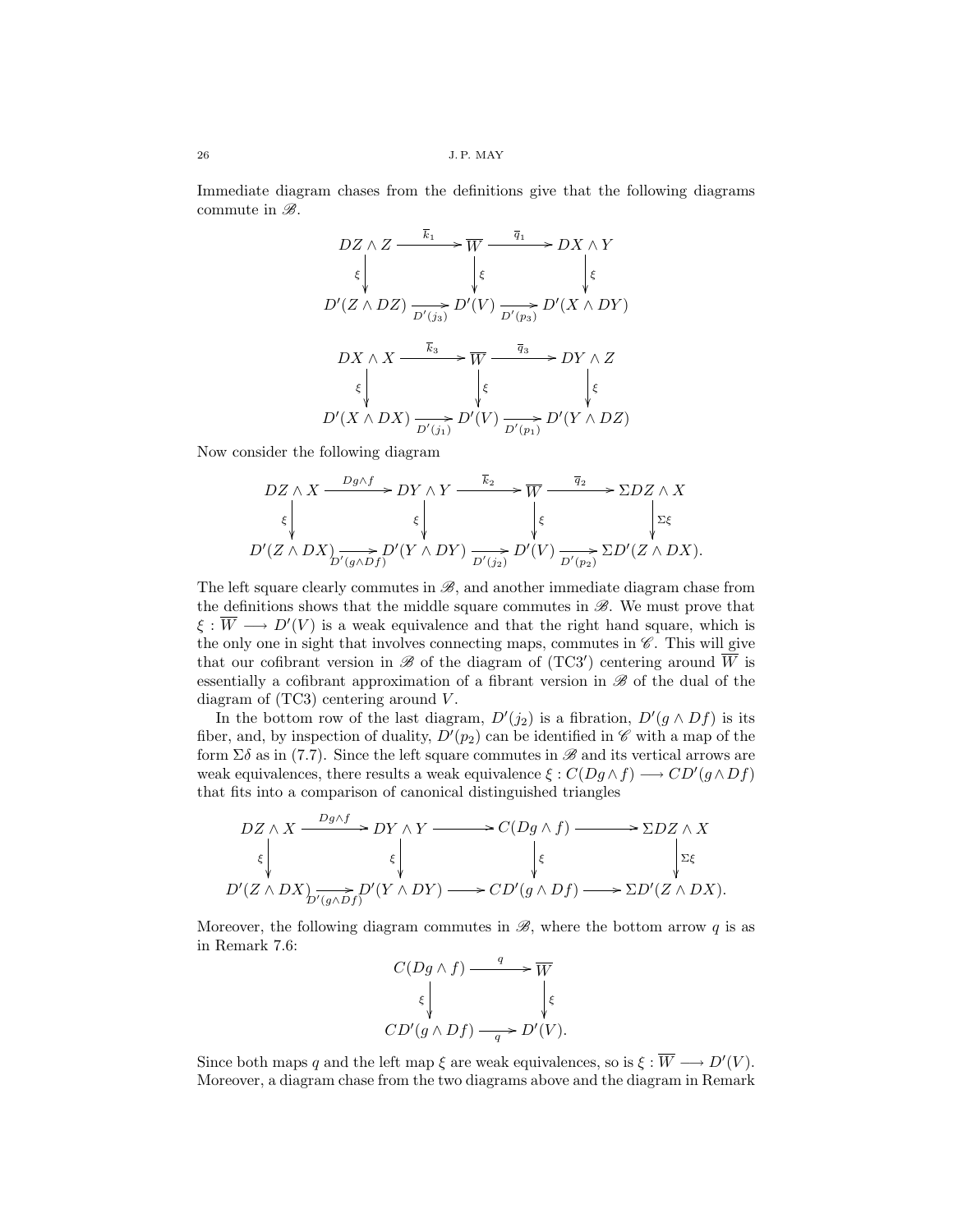7.6 shows that the right hand square in the third diagram above commutes in  $\mathscr{C}$ . This completes the proof of (TC5b).

## 8. The proof of the additivity theorem for traces

We adopt the methods of the previous section to prove Theorem 1.9. We retain the assumptions and notations there. The idea is to construct a commutative diagram as follows in  $\mathscr{C}$ .

(8.1)



Traversing the outer edge of (8.1), we read off the additivity relation of Theorem 1.9. In view of the diagram in the proof of Theorem 0.1 at the end of §4, it remains only to construct dotted arrows that make (8.1) commute.

We first concentrate on the upper dotted arrow. We are given the solid arrow portion of the following diagram in  $\mathscr{C}$ .



As in the previous section, we may take this to be a diagram in  $\mathscr{B}$ , where f is a cofibration between cofibrant objects,  $Z = Y/X$ , g is the quotient map, and h is the canonical connecting map of  $(5.4)$ . We may as well assume further that X and Y are fibrant, although Z need not be.

Since maps in  $\mathscr C$  between fibrant and cofibrant objects are homotopy classes of maps, the left square is homotopy commutative. We may apply the homotopy extension property [14, p. 1.7] to a homotopy  $\psi \circ f \simeq f \circ \phi$  to obtain a homotopy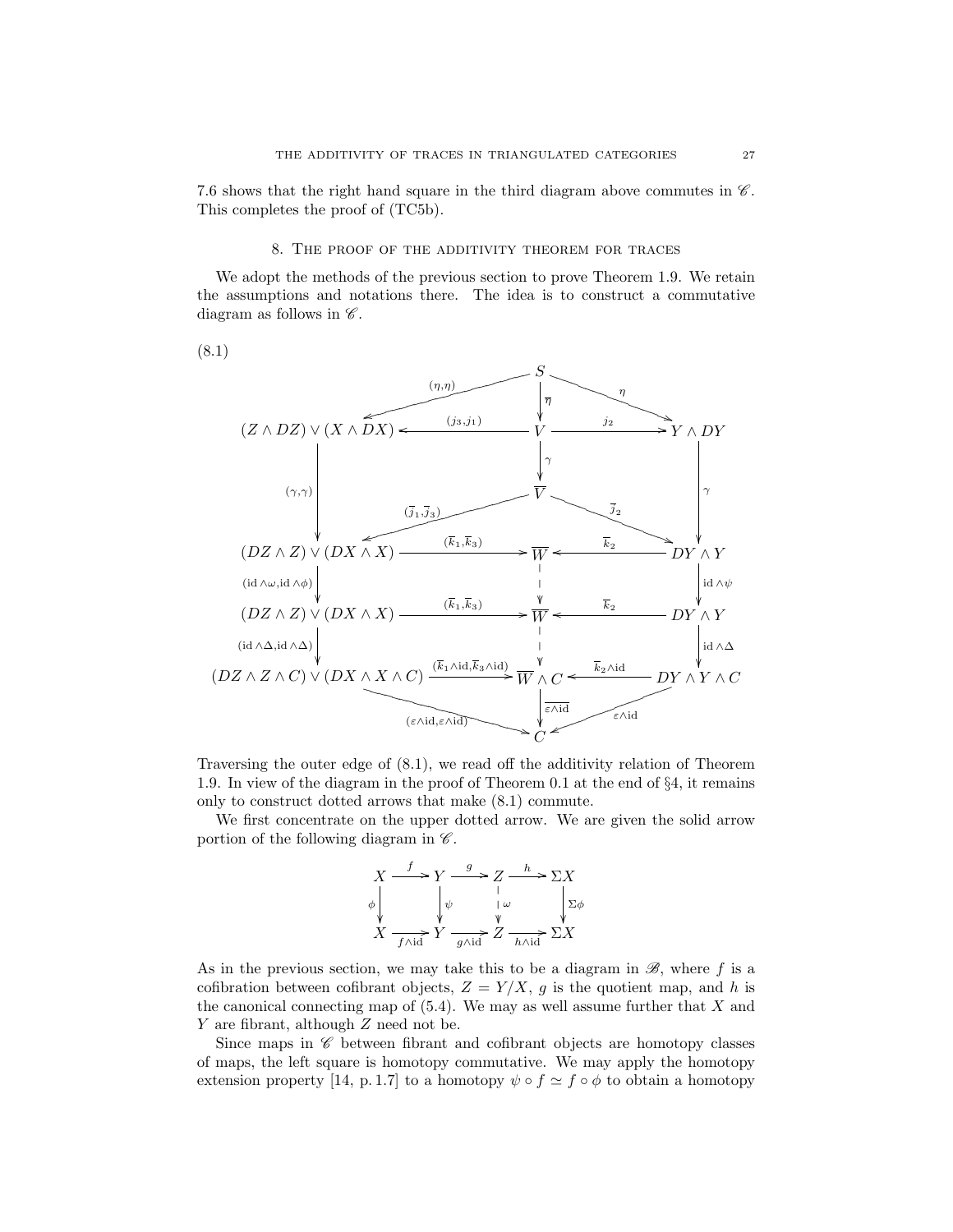from  $\psi$  to a map  $\psi'$  such that  $\psi' \circ f = f \circ \phi$ . Replacing  $\psi$  by  $\psi'$ , we may as well assume that the left square commutes. It then induces a map  $\omega : Z \longrightarrow Z$  by passage to quotients. With this choice of  $\omega$ , the middle square commutes and the right square induces a commutative diagram in  $\mathscr{C}$ . Now the solid arrow portion of the following diagram is easily checked to commute, and Lemma 7.1 applies to give the required dotted arrow.



In the case of Lefschetz constants of maps, where  $C = S$ , this completes the proof of Theorem 1.9.

Now consider the lower dotted arrow in (8.1). We are given the solid arrow portion of the following diagram, which we take as above as a diagram in  $\mathscr{B}$ .

(8.2) 
$$
X \xrightarrow{f} Y \xrightarrow{g} Z \xrightarrow{h} \Sigma X
$$

$$
\Delta \downarrow \Delta \qquad \downarrow \Delta \qquad \downarrow \Delta \qquad \downarrow \Sigma \Delta
$$

$$
X \wedge C \xrightarrow{f \wedge id} Y \wedge C \xrightarrow{g \wedge id} Z \wedge C \xrightarrow{h \wedge id} \Sigma (X \wedge C).
$$

We may as well assume that  $C$  is fibrant and cofibrant. However, there is a slight catch to applying the argument just given to arrange that the left square commutes on the nose rather than just up to homotopy.

*Remark* 8.3. The object  $Y \wedge C$  need not be fibrant, hence  $p_0 : (Y \wedge C)^I \longrightarrow Y \wedge C$ need not be a fibration and the model theoretic version of the homotopy extension property may not apply; see [14, p. 1.6, 1.7]. In topological situations, all objects are fibrant and the problem disappears. Moreover, in the applications to natural diagonal maps that I have in mind,  $C = Y$  and  $\Delta$  for X is the composite of id  $\wedge f$ and the diagonal  $X \longrightarrow X \wedge X$ . In such cases, the left square does commute in  $\mathscr{B}$ . It seems that a fairly elaborate diagram chase using functorial fibrant approximation can circumvent this problem, but I will leave the details to the interested reader.

Once we have that the left square commutes in (8.2), we can define  $\Delta$  on Z by passage to quotients. Then the solid arrow portion of the following diagram is easily checked to commute, and Lemma 7.1 applies to give the required dotted arrow.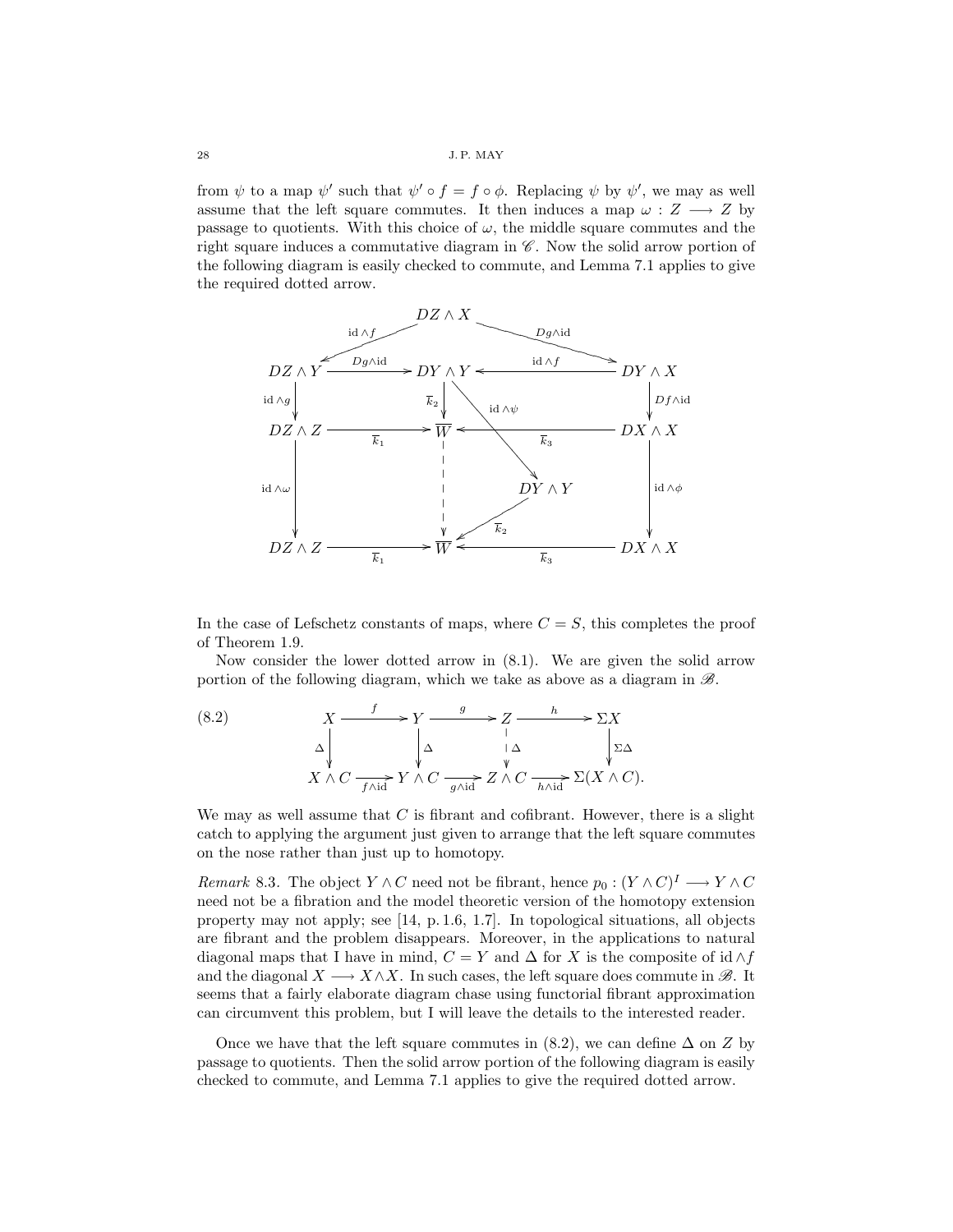

# 9. Homology and cohomology theories

When  $\mathscr{C}$  is the stable homotopy category, one can give a general treatment of the products in homology and cohomology theories that is based solely on the structure of  $\mathscr C$  as a symmetric monoidal category with a compatible triangulation. There are four basic products here, two of which are called "slant products". A systematic exposition is given by Adams [1, III§9] and followed by Switzer [16, pp. 270–284]. We warn the reader that the treatment of slant products in the literature is chaotic. No other two sources seem to give the same signs, and some standard references actually confuse the slant product  $\setminus$  with a product that differs only by a sign from the slant product /. We run through a version of Adams' definitions and pinpoint the role played by the new axioms. If we were starting from scratch, our preferred version of slant products would differ by signs from those below, but the logical advantage of writing variables in their most natural order is outweighed by the need for consistency in the literature. Adams and Switzer make no use of function spectra  $F(X, Y)$ , which were only obtainable by use of Brown's representability theorem at the time they were writing, and this obscures the formal nature of their definitions of the products.

For an object X of  $\mathscr C$  and an integer n, define

$$
\pi_n(X) = \mathscr{C}(S^n, X).
$$

When  $\mathscr C$  is the stable homotopy category,  $\pi_n(X)$  is the *n*th homotopy group of the spectrum X. When  $\mathscr C$  is the derived category of chain complexes over a commutative ring R,  $S^n$  is the trivial chain complex given by R in degree n and  $\pi_n(X)$  is the nth homology group of the chain complex X. Applying the product  $\wedge (\otimes$  in algebraic settings), we obtain a natural pairing

(9.1) 
$$
\pi_m(X) \otimes \pi_n(Y) \longrightarrow \pi_{m+n}(X \wedge Y).
$$

For objects  $X$  and  $E$ , algebraic topologists define

$$
E_n(X) = \pi_n(E \wedge X) \quad \text{and} \quad E^n(X) = \pi_{-n} F(X, E).
$$

Equivalently,  $E^{n}(X) \cong \mathscr{C}(X, \Sigma^{n}E)$ . The four products referred to above are

$$
(9.2) \qquad \qquad \wedge: D_p(X) \otimes E_q(Y) \longrightarrow (D \wedge E)_{p+q}(X \wedge Y),
$$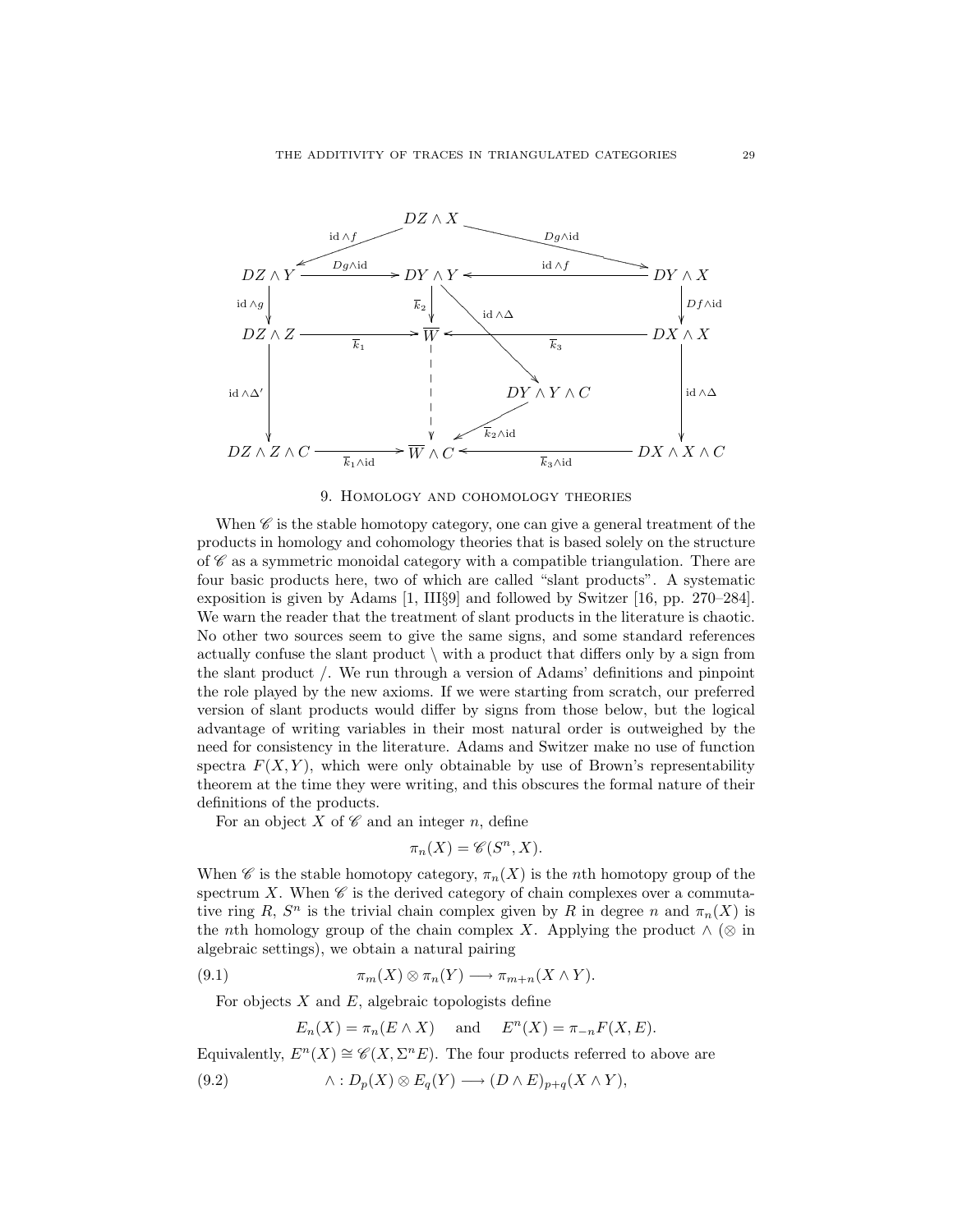(9.3) 
$$
\cup: D^p(X) \otimes E^q(Y) \longrightarrow (D \wedge E)^{p+q}(X \wedge Y),
$$

(9.4) 
$$
f: D^p(X \wedge Y) \otimes E_q(Y) \longrightarrow (D \wedge E)^{p-q}(X),
$$

(9.5) 
$$
\langle :D^p(X)\otimes E_q(X\wedge Y)\longrightarrow (D\wedge E)_{q-p}(Y).
$$

The naturality of slant products is better seen by rewriting them in adjoint form

(9.6) 
$$
f: D^p(X \wedge Y) \longrightarrow \text{Hom}(E_q(X), (D \wedge E)^{p-q}(X)),
$$

(9.7) 
$$
\langle : E_q(X \wedge Y) \longrightarrow \text{Hom}(D^p(X), (D \wedge E)_{q-p}(Y)).
$$

The four products are obtained by passing to  $\pi_*$  and applying the pairing (9.1) and functoriality, starting from formally defined canonical maps

$$
(9.8) \t\t D \wedge X \wedge E \wedge Y \longrightarrow D \wedge E \wedge X \wedge Y,
$$

(9.9) 
$$
F(X, D) \wedge F(Y, E) \longrightarrow F(X \wedge Y, D \wedge E),
$$

$$
(9.10) \tF(X \wedge Y, D) \wedge E \wedge Y \longrightarrow F(X, D \wedge E),
$$

(9.11) 
$$
F(X, D) \wedge E \wedge X \wedge Y \longrightarrow D \wedge E \wedge Y.
$$

Here  $(9.10)$  is obtained by permuting E and Y and using the natural isomorphism

$$
F(X \wedge Y, D) \cong F(Y, F(X, D)),
$$

the evaluation map  $\varepsilon$  :  $F(Y, F(X, D)) \wedge Y \longrightarrow F(X, D)$ , and the natural map

 $\nu : F(X, D) \wedge E \longrightarrow F(X, D \wedge E),$ 

while  $(9.11)$  is obtained by permuting E and X and using the evaluation map  $\varepsilon$  :  $F(X, D) \wedge X \longrightarrow D$ .

Of course, when  $D = E$  is a monoid in  $\mathscr{C}$  (ring spectrum in the algebraic topology setting), we can compose the given external products with maps induced by the product  $E \wedge E \longrightarrow E$  to obtain internal products. Similarly, when  $X = Y$  has a coproduct  $X \longrightarrow X \wedge X$  or product  $X \wedge X \longrightarrow X$ , we can obtain internal products by composition. In topology, we are thinking of reduced cohomology and the diagonal map  $A_+ \longrightarrow (A \times A)_+ \cong A_+ \wedge A_+$  on spaces A. The internalization of the product  $\setminus$  is the cap product.

There are many unit, associativity, and commutativity relations relating the four products, and these are catalogued in [1] and [16]. Without exception, these formulas are direct consequences of our axioms for a symmetric monoidal category with a compatible triangulation. In particular, Adams [1, pp. 235–244] and Switzer [16, pp. 276–283] catalogue many formulas and commutative diagrams that relate the four products to the connecting homomorphisms in the homology and cohomology of pairs  $(X, A)$  and  $(Y, B)$ , the crucial point being the correct handling of signs. Modulo change of notation, they are considering the behavior of smash products and function spectra with respect to pairs of distinguished triangles in the stable homotopy category. Our compatibility axioms give what is needed to make the derivations of these formulas and diagrams formal consequences of the axioms.

$$
3 (
$$